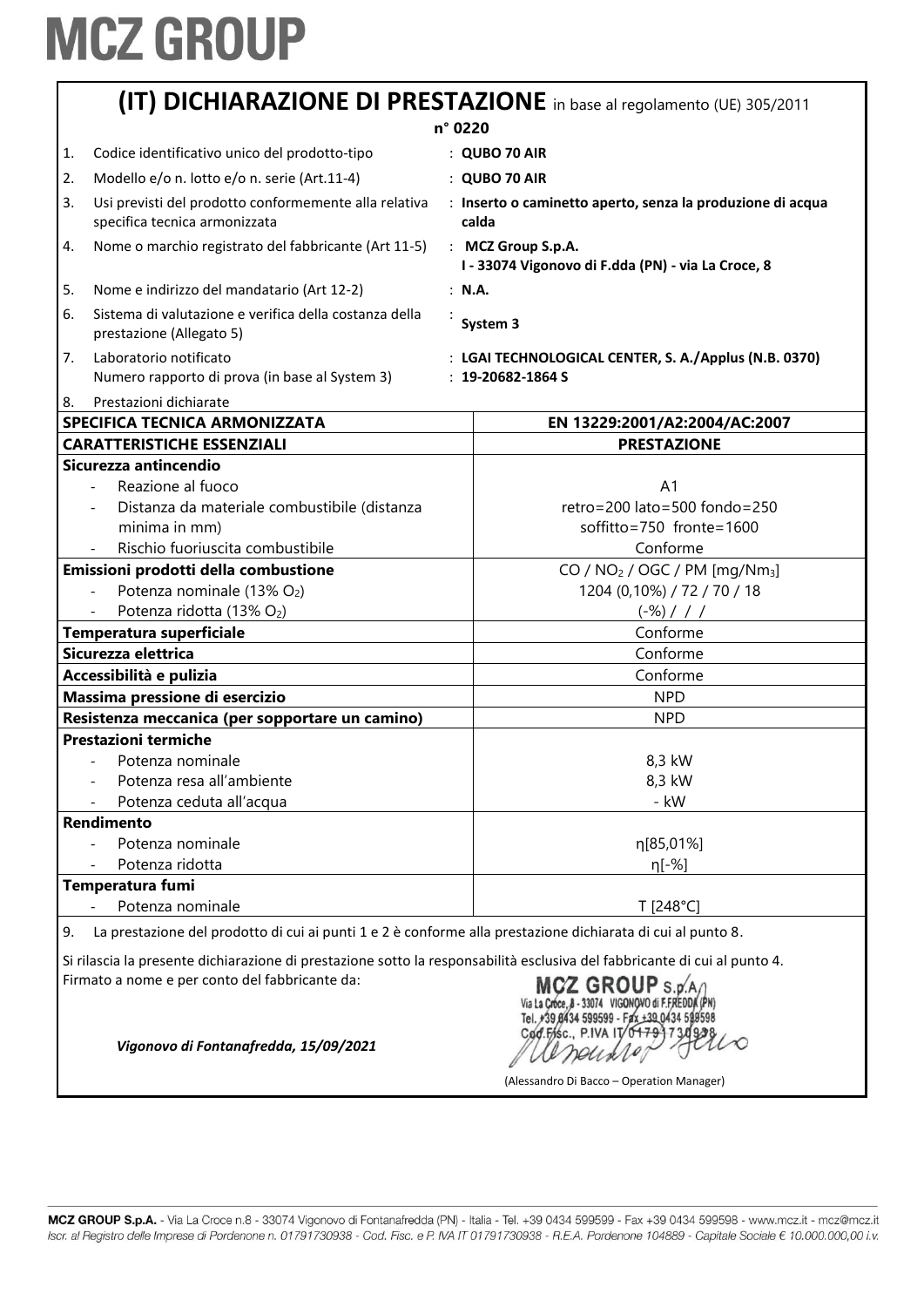|                                                                                                                                                                        | (FR) DÉCLARATION DE PERFORMANCE selon le règlement (UE) 305/2011<br>n° 0220                          |
|------------------------------------------------------------------------------------------------------------------------------------------------------------------------|------------------------------------------------------------------------------------------------------|
|                                                                                                                                                                        |                                                                                                      |
| Code d'identification unique du produit-type<br>1.                                                                                                                     | $:$ QUBO 70 AIR                                                                                      |
| Modèle et/ou n° de lot et/ou n° de série (Art. 11-4)<br>2.                                                                                                             | : QUBO 70 AIR                                                                                        |
| Utilisation prévue du produit conformément aux<br>3.<br>spécifications techniques harmonisées<br>correspondantes                                                       | Insert ou cheminée ouverte, sans la production d'eau chaude                                          |
| Nom ou marque enregistrée du fabricant (Art. 11-5)<br>4.                                                                                                               | : MCZ Group S.p.A.<br>I - 33074 Vigonovo di F.dda (PN) - via La Croce, 8                             |
| 5.<br>Nom et adresse du mandataire (Art. 12-2)                                                                                                                         | : N.A.                                                                                               |
| 6.<br>Système d'évaluation et contrôle de la constance de<br>performance (Annexe 5)                                                                                    | System 3                                                                                             |
| Laboratoire notifié<br>7.<br>Numéro du rapport d'essai (selon le System 3)<br>Performance déclarée<br>8.                                                               | : LGAI TECHNOLOGICAL CENTER, S. A./Applus (N.B. 0370)<br>$: 19 - 20682 - 1864S$                      |
| SPÉCIFICATIONS TECHNIQUES HARMONISÉES                                                                                                                                  | EN 13229:2001/A2:2004/AC:2007                                                                        |
| <b>CARACTÉRISTIQUES ESSENTIELLES</b>                                                                                                                                   | <b>PERFORMANCE</b>                                                                                   |
| Sécurité incendie                                                                                                                                                      |                                                                                                      |
| Réaction au Feu                                                                                                                                                        | A <sub>1</sub>                                                                                       |
| Distance de sécurité aux matériaux                                                                                                                                     | arrière=200 côté=500 sol=250                                                                         |
| combustibles (distance minimum, en mm)                                                                                                                                 | plafond=750 avant=1600                                                                               |
| Risque de fuite de combustible                                                                                                                                         | Conforme                                                                                             |
| Émission des produits de combustion                                                                                                                                    | $CO / NO2 / OGC / PM [mg/Nm3]$                                                                       |
| Puissance nominale (13% O2)                                                                                                                                            | 1204 (0,10%) / 72 / 70 / 18                                                                          |
| Puissance réduite (13% O2)                                                                                                                                             | $(-\%)$ / / /                                                                                        |
| Température de surface                                                                                                                                                 | Conforme                                                                                             |
| Sécurité électrique                                                                                                                                                    | Conforme                                                                                             |
| Facilité d'accès et nettoyage                                                                                                                                          | Conforme                                                                                             |
| Pression maximale de service                                                                                                                                           | <b>NPD</b>                                                                                           |
| Résistance mécanique (pour soutenir la cheminée)                                                                                                                       | <b>NPD</b>                                                                                           |
| <b>Performance thermique</b>                                                                                                                                           |                                                                                                      |
| Puissance nominale                                                                                                                                                     | 8,3 kW                                                                                               |
| Puissance rendue au milieu                                                                                                                                             | 8,3 kW                                                                                               |
| Puissance rendue à l'eau                                                                                                                                               | - kW                                                                                                 |
| <b>Rendement</b>                                                                                                                                                       |                                                                                                      |
| Puissance nominale                                                                                                                                                     | η[85,01%]                                                                                            |
| Puissance réduite                                                                                                                                                      | η[-%]                                                                                                |
| Température des fumées                                                                                                                                                 |                                                                                                      |
| Puissance nominale                                                                                                                                                     | T [248°C]                                                                                            |
|                                                                                                                                                                        |                                                                                                      |
| 9.<br>Cette déclaration de performance est délivrée sous la responsabilité exclusive du fabricant cité au point 4.<br>Signé au nom et pour le compte du fabricant par: | La performance du produit citée aux points 1 et 2 est conforme à la performance déclarée au point 8. |
|                                                                                                                                                                        | MCZ GROUP S.p.An                                                                                     |

Via La Croce, 8 - 33074 VIGONOVO di F.FREDDA (PN)<br>Tel. 739 8434 599599 - Fax +39 0434 599598<br>Cod. Frsc., P.IVA IT 0-17937319398

(Alessandro Di Bacco – Operation Manager)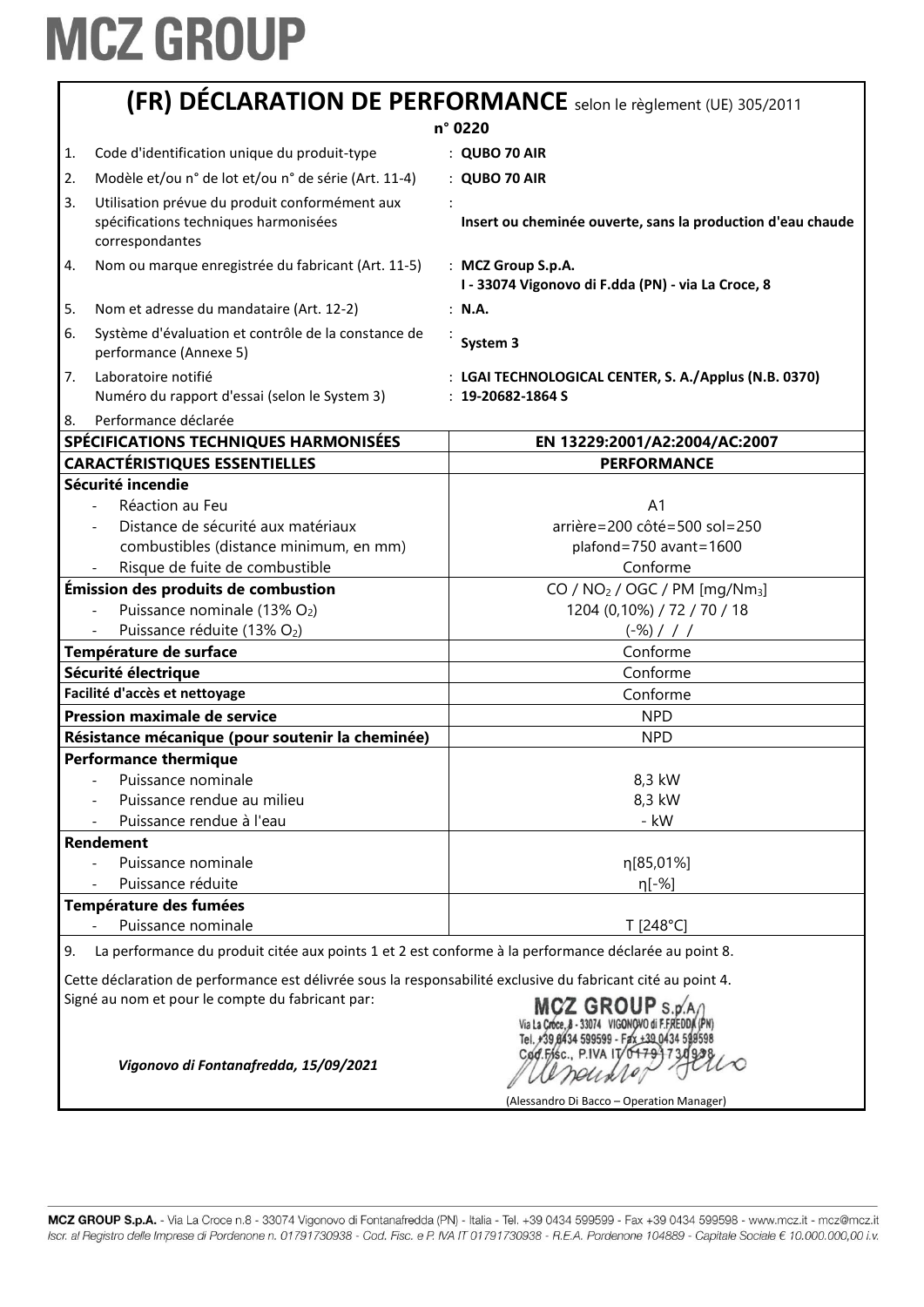| Eindeutiger Identifikationscode des Produktes - Typ<br>1.                                                                                                                                                                                                                                                      | n° 0220                                                                                              |
|----------------------------------------------------------------------------------------------------------------------------------------------------------------------------------------------------------------------------------------------------------------------------------------------------------------|------------------------------------------------------------------------------------------------------|
|                                                                                                                                                                                                                                                                                                                |                                                                                                      |
|                                                                                                                                                                                                                                                                                                                | : QUBO 70 AIR                                                                                        |
| 2.<br>Modell und/oder Losnr. und/oder Seriennr (Art.11-4)                                                                                                                                                                                                                                                      | : QUBO 70 AIR                                                                                        |
| 3.<br>Vorgesehene Verwendung des Produkts in<br>bereinstimmung mit der geltenden harmonisierten<br>technischen Spezifikation                                                                                                                                                                                   | Einsatz oder offener Kamin, ohne Warmwasseraufbereitung                                              |
| 4.<br>Name oder registriertes Warenzeichen des<br>Herstellers (Art 11-5)                                                                                                                                                                                                                                       | : MCZ Group S.p.A.<br>I - 33074 Vigonovo di F.dda (PN) - via La Croce, 8                             |
| Name und Adresse des Auftragnehmers (Art 12-2)<br>5.                                                                                                                                                                                                                                                           | : N.A.                                                                                               |
| System zur Bewertung und Überprüfung der<br>6.<br>Leistungsbeständigkeit (Anlage 5)                                                                                                                                                                                                                            | System 3                                                                                             |
| 7.<br><b>Benanntes Labor</b><br>Nummer des Prüfberichts (gemäß System 3)                                                                                                                                                                                                                                       | : LGAI TECHNOLOGICAL CENTER, S. A./Applus (N.B. 0370)<br>$: 19 - 20682 - 1864S$                      |
| 8.<br>Erklärte Leistungen                                                                                                                                                                                                                                                                                      |                                                                                                      |
| HARMONISIERTE TECHNISCHE SPEZIFIKATION                                                                                                                                                                                                                                                                         | EN 13229:2001/A2:2004/AC:2007                                                                        |
| <b>WESENTLICHE MERKMALE</b>                                                                                                                                                                                                                                                                                    | <b>LEISTUNGEN</b>                                                                                    |
| <b>Brandschutz</b><br>Brandverhalten<br>Abstand von brennbarem Material<br>(mindestabstand, in mm)                                                                                                                                                                                                             | A <sub>1</sub><br>Rückseite=200 Seite=500 Unterseite=250<br>decke=750 Vorderseite=1600               |
| Gefahr Brennstoffaustritt                                                                                                                                                                                                                                                                                      | Konform                                                                                              |
| <b>Emission von Verbrennungsprodukten</b>                                                                                                                                                                                                                                                                      | CO / NO <sub>2</sub> / OGC / PM [mg/Nm <sub>3</sub> ]                                                |
| Nennleistung (13% O2)                                                                                                                                                                                                                                                                                          | 1204 (0,10%) / 72 / 70 / 18                                                                          |
| Reduzierte Leistung (13% O2)                                                                                                                                                                                                                                                                                   | $(-\%)$ / / /<br>Konform                                                                             |
| Oberflächentemperatur<br><b>Elektrische Sicherheit</b>                                                                                                                                                                                                                                                         | Konform                                                                                              |
| Zugänglichkeit und Reinigung                                                                                                                                                                                                                                                                                   | Konform                                                                                              |
| <b>Maximaler Betriebsdruck</b>                                                                                                                                                                                                                                                                                 | <b>NPD</b>                                                                                           |
| Mechanische Festigkeit (um den Kamin zu tragen)                                                                                                                                                                                                                                                                | <b>NPD</b>                                                                                           |
| <b>Thermische Leistungen</b>                                                                                                                                                                                                                                                                                   |                                                                                                      |
| Nennleistung<br>Der Umgebung gelieferte Leistung<br>Dem Wasser gelieferte Leistung                                                                                                                                                                                                                             | 8,3 kW<br>8,3 kW<br>- kW                                                                             |
| Wirkungsgrad                                                                                                                                                                                                                                                                                                   |                                                                                                      |
| Nennleistung<br>Reduzierte Leistung                                                                                                                                                                                                                                                                            | η[85,01%]<br>$\eta$ [-%]                                                                             |
| Rauchgastemperatur                                                                                                                                                                                                                                                                                             |                                                                                                      |
| Nennleistung                                                                                                                                                                                                                                                                                                   | T [248°C]                                                                                            |
| 9.                                                                                                                                                                                                                                                                                                             | Die Leistung des Produktes gemäß den Punkten 1 und 2 entspricht der erklärten Leistung nach Punkt 8. |
| Die vorliegende Leistungserklärung wird unter ausschließlicher Verantwortung des Herstellers erlassen, siehe Punkt 4.<br>Unterzeichnet im Namen und im Auftrag des Herstellers von:<br>MCZ GROUP S.D.<br>39 8434 599599 - Fax +39 0434 5<br>Cod.Fisc., P.IVA IT/04791<br>Vigonovo di Fontanafredda, 15/09/2021 |                                                                                                      |

(Alessandro Di Bacco - Operation Manager)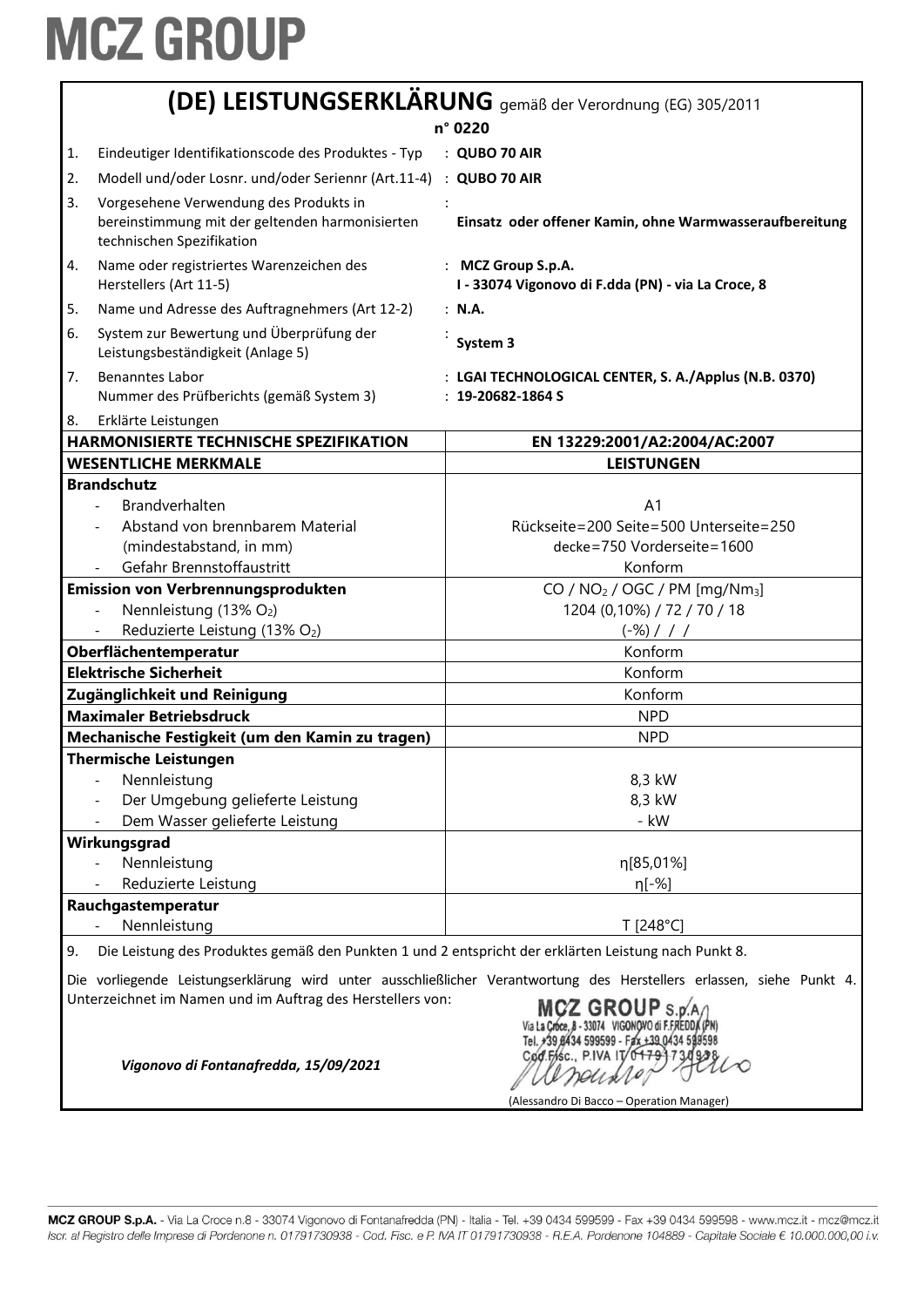|    |                                                                                                      | n° 0220                                                                           |
|----|------------------------------------------------------------------------------------------------------|-----------------------------------------------------------------------------------|
| 1. | Unique identifier code for product-type                                                              | $:$ QUBO 70 AIR                                                                   |
| 2. | Model and/or batch no. and/or series no (Article 11-4) : QUBO 70 AIR                                 |                                                                                   |
| 3. | Intended uses of the product in accordance with the<br>applicable harmonised technical specification | : Inset appliance or open fire burning solid fuels without hot<br>water prouction |
| 4. | Name or trademark of the manufacturer (Article 11-5) : MCZ Group S.p.A.                              | I - 33074 Vigonovo di F.dda (PN) - via La Croce, 8                                |
| 5. | Name and address of the agent (Article 12-2)                                                         | : N.A.                                                                            |
| 6. | Assessment and verification system for constancy of<br>performance (Annex 5)                         | System 3                                                                          |
| 7. | Laboratory notified<br>Test report number (based on System 3)                                        | : LGAI TECHNOLOGICAL CENTER, S. A./Applus (N.B. 0370)<br>$: 19 - 20682 - 1864S$   |
| 8. | Services declare                                                                                     |                                                                                   |
|    | <b>HARMONISED TECHNICAL SPECIFICATIONS</b><br><b>ESSENTIAL CHARACTERISTICS</b>                       | EN 13229:2001/A2:2004/AC:2007<br><b>PERFORMANCE</b>                               |
|    | <b>Fire safety</b>                                                                                   |                                                                                   |
|    | Reaction to fire                                                                                     | A <sub>1</sub>                                                                    |
|    | Distance to combustible material (minimum                                                            | $rear = 200 sides = 500 floor = 250$                                              |
|    | distance, in mm)                                                                                     | ceiling=750 front=1600                                                            |
|    | Risk of burning fuel falling out                                                                     | Pass                                                                              |
|    | <b>Emissions of combustion products</b>                                                              | CO / NO <sub>2</sub> / OGC / PM [mg/Nm <sub>3</sub> ]                             |
|    |                                                                                                      |                                                                                   |
|    |                                                                                                      |                                                                                   |
|    | Nominal heat output                                                                                  | 1204 (0,10%) / 72 / 70 / 18                                                       |
|    | Reduced heat output                                                                                  | $(-\%)$ / / /                                                                     |
|    | <b>Surface temperature</b>                                                                           | Pass                                                                              |
|    | <b>Electrical safety</b>                                                                             | Pass                                                                              |
|    | <b>Cleanability</b>                                                                                  | Pass                                                                              |
|    | <b>Maximum water operating pressure</b>                                                              | <b>NPD</b>                                                                        |
|    | Mechanical resistance (to carry a chimney/flue)                                                      | <b>NPD</b>                                                                        |
|    | <b>Thermal output</b>                                                                                |                                                                                   |
|    | Nominal heat output                                                                                  | 8,3 kW                                                                            |
|    | Room heating output                                                                                  | 8,3 kW                                                                            |
|    | Water heating output                                                                                 | - kW                                                                              |
|    | <b>Energy efficiency</b>                                                                             |                                                                                   |
|    | Nominal heat output                                                                                  | η[85,01%]                                                                         |
|    | Reduced heat output                                                                                  | $n[-%]$                                                                           |
|    | Flue gas temperature<br>Nominal heat output                                                          | T [248°C]                                                                         |

Signed in the name and on behalf of the manufacturer by:

MCZ GROUP S.p. A /<br>Via La Croce, 8 - 33074 VIGONOVO di F.FREDDA (PN)<br>Tel. +39.0434 599599 - Fax +39.0434 599598 Cod.Fisc., P.IVA IT 04791730928 essente

(Alessandro Di Bacco – Operation Manager)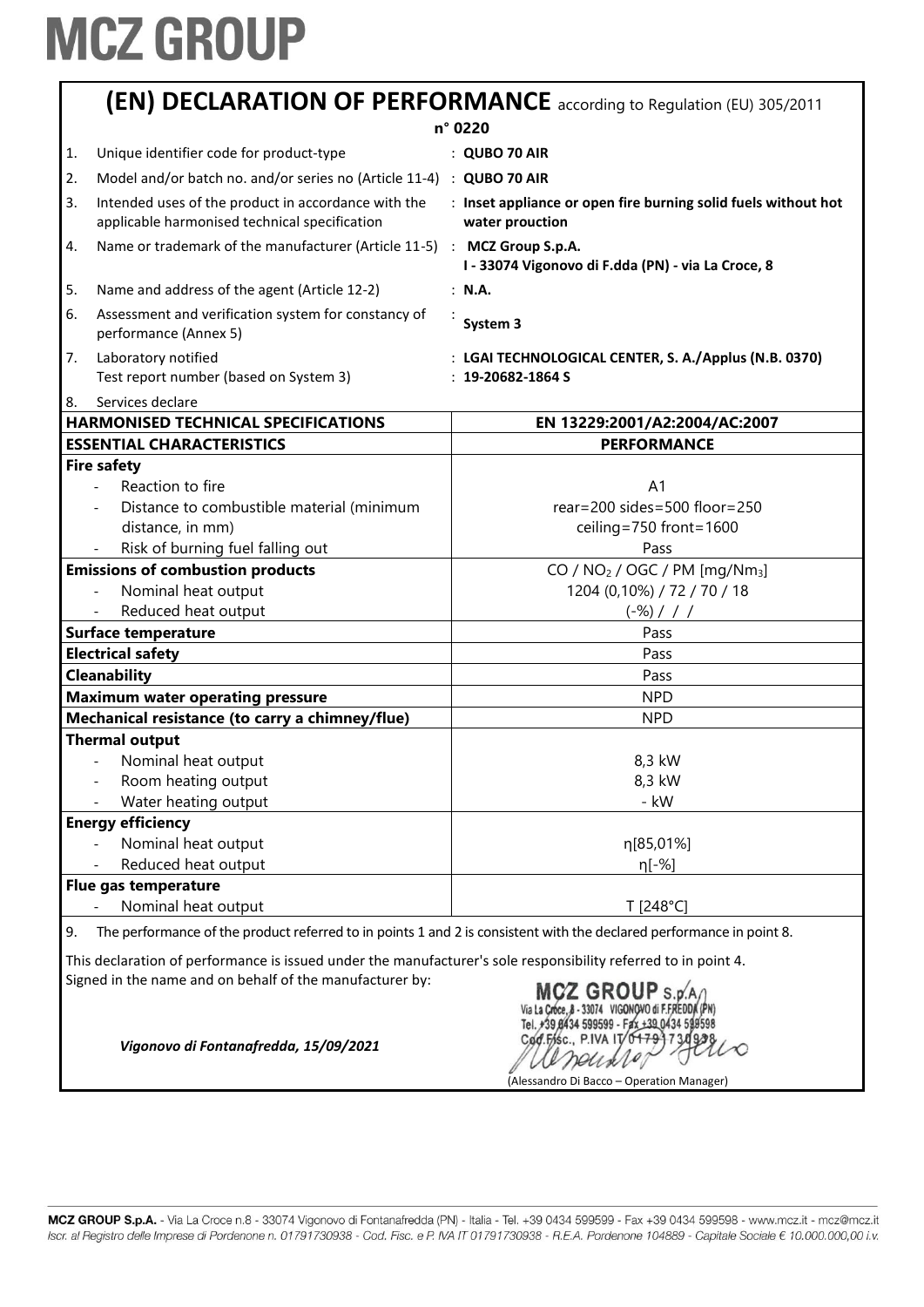|                                                                                                                           | (DK) PRESTATIEVERKLARING volgens Verordening (EU) 305/2011                                                                                                                         |                                                                                                         |  |
|---------------------------------------------------------------------------------------------------------------------------|------------------------------------------------------------------------------------------------------------------------------------------------------------------------------------|---------------------------------------------------------------------------------------------------------|--|
| n° 0220                                                                                                                   |                                                                                                                                                                                    |                                                                                                         |  |
| 1.                                                                                                                        | Unieke identificatiecode van het producttype                                                                                                                                       | : QUBO 70 AIR                                                                                           |  |
| 2.                                                                                                                        | Model en/of lotnr. en/of serienummer (Art.11-4)                                                                                                                                    | <b>QUBO 70 AIR</b>                                                                                      |  |
| 3.                                                                                                                        | Het beoogde gebruik van het product in                                                                                                                                             |                                                                                                         |  |
|                                                                                                                           | overeenstemming met de toepasselijke geharmoniseerde<br>technische specificatie                                                                                                    | Inbouwhaard of openhaard, zonder warmwaterproductie                                                     |  |
| 4.                                                                                                                        | Naam of handelsmerk van de fabrikant (Art 11-5)                                                                                                                                    | : MCZ Group S.p.A.<br>I - 33074 Vigonovo di F.dda (PN) - via La Croce, 8                                |  |
| 5.                                                                                                                        | Naam en adres van de gemachtigde (Art 12-2)                                                                                                                                        | : N.A.                                                                                                  |  |
| 6.                                                                                                                        | Systeem voor de beoordeling en verificatie van de<br>prestatiebestendigheid (Bijlage 5)                                                                                            | System 3                                                                                                |  |
| 7.                                                                                                                        | Erkend laboratorium<br>Nummer van het keuringsrapport (op grond van System<br>3)                                                                                                   | : LGAI TECHNOLOGICAL CENTER, S. A./Applus (N.B. 0370)<br>$: 19 - 20682 - 1864S$                         |  |
| 8.                                                                                                                        | Aangegeven prestaties                                                                                                                                                              |                                                                                                         |  |
|                                                                                                                           | <b>GEHARMONISEERDE TECHNISCHE SPECIFICATIE</b>                                                                                                                                     | EN 13229:2001/A2:2004/AC:2007                                                                           |  |
|                                                                                                                           | <b>ESSENTIËLE KENMERKEN</b>                                                                                                                                                        | <b>PRESTATIE</b>                                                                                        |  |
|                                                                                                                           | <b>Brandveiligheid</b>                                                                                                                                                             |                                                                                                         |  |
|                                                                                                                           | Vuurvastheid                                                                                                                                                                       | A <sub>1</sub>                                                                                          |  |
|                                                                                                                           | Afstand van brandbaar materiaal                                                                                                                                                    | achterzijde=200 zijkant=500 bodem=250                                                                   |  |
|                                                                                                                           | (minimumafstand, in mm)                                                                                                                                                            | plafond=750 voorzijde=1600                                                                              |  |
|                                                                                                                           | Gevaar voor brandstoflekken                                                                                                                                                        | Conform                                                                                                 |  |
|                                                                                                                           | Uitstoot verbrandingsproducten                                                                                                                                                     | CO / NO <sub>2</sub> / OGC / PM [mg/Nm <sub>3</sub> ]                                                   |  |
|                                                                                                                           | Nominaal vermogen                                                                                                                                                                  | 1204 (0,10%) / 72 / 70 / 18                                                                             |  |
|                                                                                                                           | Beperkt vermogen                                                                                                                                                                   | $(-\%)$ / / /                                                                                           |  |
|                                                                                                                           | Oppervlaktetemperatuur                                                                                                                                                             | Conform                                                                                                 |  |
|                                                                                                                           | Elektrische veiligheid                                                                                                                                                             | Conform                                                                                                 |  |
|                                                                                                                           | Toegankelijkheid en reiniging                                                                                                                                                      | Conform                                                                                                 |  |
|                                                                                                                           | <b>Maximum bedrijfsdruk</b>                                                                                                                                                        | <b>NPD</b>                                                                                              |  |
|                                                                                                                           | Mechanische sterkte (om de haard te ondersteunen)                                                                                                                                  | <b>NPD</b>                                                                                              |  |
|                                                                                                                           | <b>Thermische prestaties</b>                                                                                                                                                       |                                                                                                         |  |
|                                                                                                                           | Nominaal vermogen                                                                                                                                                                  | 8,3 kW                                                                                                  |  |
|                                                                                                                           | Vermogen afgegeven aan het milieu                                                                                                                                                  | 8,3 kW                                                                                                  |  |
|                                                                                                                           | Vermogen afgegeven aan het water                                                                                                                                                   | - kW                                                                                                    |  |
|                                                                                                                           | <b>Rendement</b>                                                                                                                                                                   |                                                                                                         |  |
|                                                                                                                           | Nominaal vermogen                                                                                                                                                                  | η[85,01%]                                                                                               |  |
|                                                                                                                           | Beperkt vermogen                                                                                                                                                                   | η[-%]                                                                                                   |  |
|                                                                                                                           | Rookgastemperatuur<br>Nominaal vermogen<br>$\overline{a}$                                                                                                                          | T [248°C]                                                                                               |  |
|                                                                                                                           |                                                                                                                                                                                    |                                                                                                         |  |
| De prestaties van het in de punten 1 en 2 bedoelde product zijn conform met de in het punt 8 aangegeven prestaties.<br>9. |                                                                                                                                                                                    |                                                                                                         |  |
|                                                                                                                           | Deze prestatieverklaring wordt verstrekt onder de exclusieve verantwoordelijkheid van de in punt 4 vermelde fabrikant.<br>Getekend in naam en voor rekening van de fabrikant door: | <b>MCZ GROUP</b>                                                                                        |  |
|                                                                                                                           | Vigonovo di Fontanafredda, 15/09/2021                                                                                                                                              | 599599 - Fax +39 0434 5995<br>Cad.Fisc., P.IVA IT/01791730<br>(Alessandro Di Bacco - Operation Manager) |  |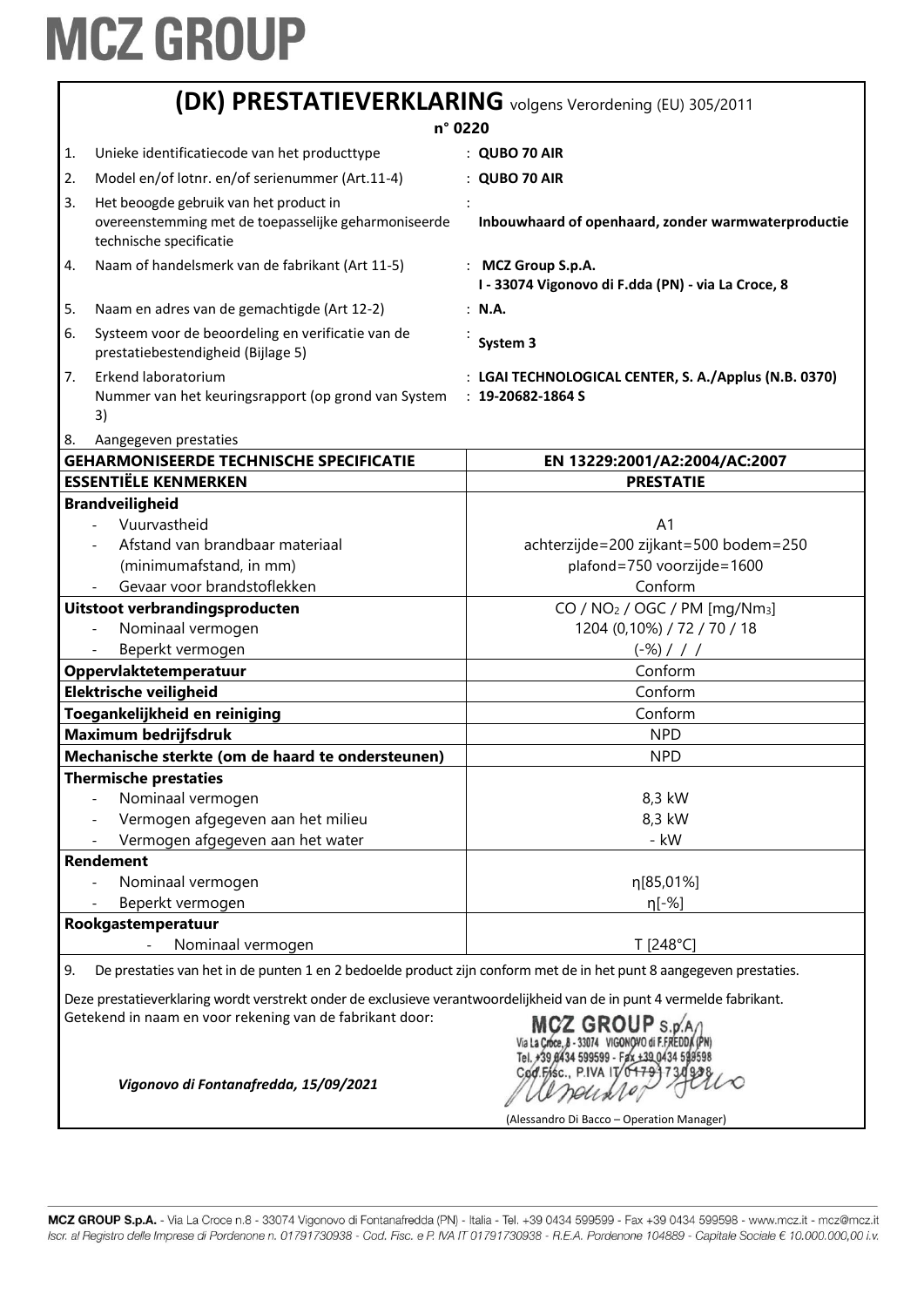| (ES) DECLARACIÓN DE PRESTACIÓN conforme al reglamento (UE) 305/2011                                                                                                                                                                                              |                                                                                                       |  |
|------------------------------------------------------------------------------------------------------------------------------------------------------------------------------------------------------------------------------------------------------------------|-------------------------------------------------------------------------------------------------------|--|
| n° 0220                                                                                                                                                                                                                                                          |                                                                                                       |  |
| Código de identificación único del producto-tipo<br>1.                                                                                                                                                                                                           | $:$ QUBO 70 AIR                                                                                       |  |
| Modelo y/o nº. de lote y/o nº. de serie (Art.11-4)<br>2.                                                                                                                                                                                                         | : QUBO 70 AIR                                                                                         |  |
| 3.<br>Usos previstos del producto de conformidad con las<br>especificaciones técnicas armonizadas correspondientes                                                                                                                                               | : Insertable o chimenea abierta alimentado con<br>combustible sólido, sin producción de agua caliente |  |
| Nombre o marca registrada del fabricante (Art 11-5)<br>4.                                                                                                                                                                                                        | : MCZ Group S.p.A.<br>I - 33074 Vigonovo di F.dda (PN) - via La Croce, 8                              |  |
| Nombre y dirección del mandatario (Art 12-2)<br>5.                                                                                                                                                                                                               | : N.A.                                                                                                |  |
| Sistema de valoración y verificación de la constancia de<br>6.<br>la prestación (Anexo 5)                                                                                                                                                                        | System 3                                                                                              |  |
| Laboratorio notificado<br>7.<br>Número de informe de prueba (según el System 3)<br>Prestaciones declaradas                                                                                                                                                       | : LGAI TECHNOLOGICAL CENTER, S. A./Applus (N.B. 0370)<br>$: 19 - 20682 - 1864S$                       |  |
| 8.<br><b>ESPECIFICACIÓN TÉCNICA ARMONIZADA</b>                                                                                                                                                                                                                   | EN 13229:2001/A2:2004/AC:2007                                                                         |  |
| <b>CARACTERÍSTICAS ESENCIALES</b>                                                                                                                                                                                                                                | <b>PRESTACIÓN</b>                                                                                     |  |
| Seguridad contra incendios                                                                                                                                                                                                                                       |                                                                                                       |  |
| Reacción al fuego                                                                                                                                                                                                                                                | A <sub>1</sub>                                                                                        |  |
| Distancia de material combustible. (Distancia                                                                                                                                                                                                                    | $lado = 500$<br>$fondo = 250$<br>$rev\acute{e}s = 200$                                                |  |
| mínima, en mm)                                                                                                                                                                                                                                                   | techo=750<br>$f$ rente=1600                                                                           |  |
| Riesgo de pérdida de combustible                                                                                                                                                                                                                                 | Conforme                                                                                              |  |
| Emisiones de productos de combustión                                                                                                                                                                                                                             | $CO / NO2 / OGC / PM [mg/Nm3]$                                                                        |  |
| Potencia nominal                                                                                                                                                                                                                                                 | 1204 (0,10%) / 72 / 70 / 18                                                                           |  |
| Potencia reducida                                                                                                                                                                                                                                                | $(-\%)$ / / /                                                                                         |  |
| Temperatura superficial                                                                                                                                                                                                                                          | Conforme                                                                                              |  |
| Seguridad eléctrica                                                                                                                                                                                                                                              | Conforme                                                                                              |  |
| <b>Accesibilidad y limpieza</b>                                                                                                                                                                                                                                  | Conforme                                                                                              |  |
| Presión máxima de trabajo                                                                                                                                                                                                                                        | <b>NPD</b>                                                                                            |  |
| Resistencia mecánica (de soporte de la chimenea)                                                                                                                                                                                                                 | <b>NPD</b>                                                                                            |  |
| <b>Prestaciones térmicas</b>                                                                                                                                                                                                                                     |                                                                                                       |  |
| Potencia nominal                                                                                                                                                                                                                                                 | 8,3 kW                                                                                                |  |
| Potencia suministrada al entorno                                                                                                                                                                                                                                 | 8,3 kW                                                                                                |  |
| Potencia cedida al agua                                                                                                                                                                                                                                          | - kW                                                                                                  |  |
| Rendimiento                                                                                                                                                                                                                                                      |                                                                                                       |  |
| Potencia nominal                                                                                                                                                                                                                                                 | η[85,01%]                                                                                             |  |
| Potencia reducida                                                                                                                                                                                                                                                | η[-%]                                                                                                 |  |
| Temperatura de humos                                                                                                                                                                                                                                             |                                                                                                       |  |
| Potencia nominal                                                                                                                                                                                                                                                 | T [248°C]                                                                                             |  |
| La prestación del producto según se establece en los puntos 1 y 2 cumple con las prestaciones declaradas según el punto 8.<br>9.<br>Se expide esta declaración de prestación bajo la responsabilidad exclusiva del fabricante, según se establece en el punto 4. |                                                                                                       |  |

Firmado a nombre y por cuenta del fabricante por:

MCZ GROUP S.p/A/<br>Via La Croce, 8 - 33074 VIGONOVO di F.FREDDA (PN)<br>Tel. +39 8434 599599 - Fax +39 0434 599598 Cod.Fisc., P.IVA IT We seule (Alessandro Di Bacco – Operation Manager)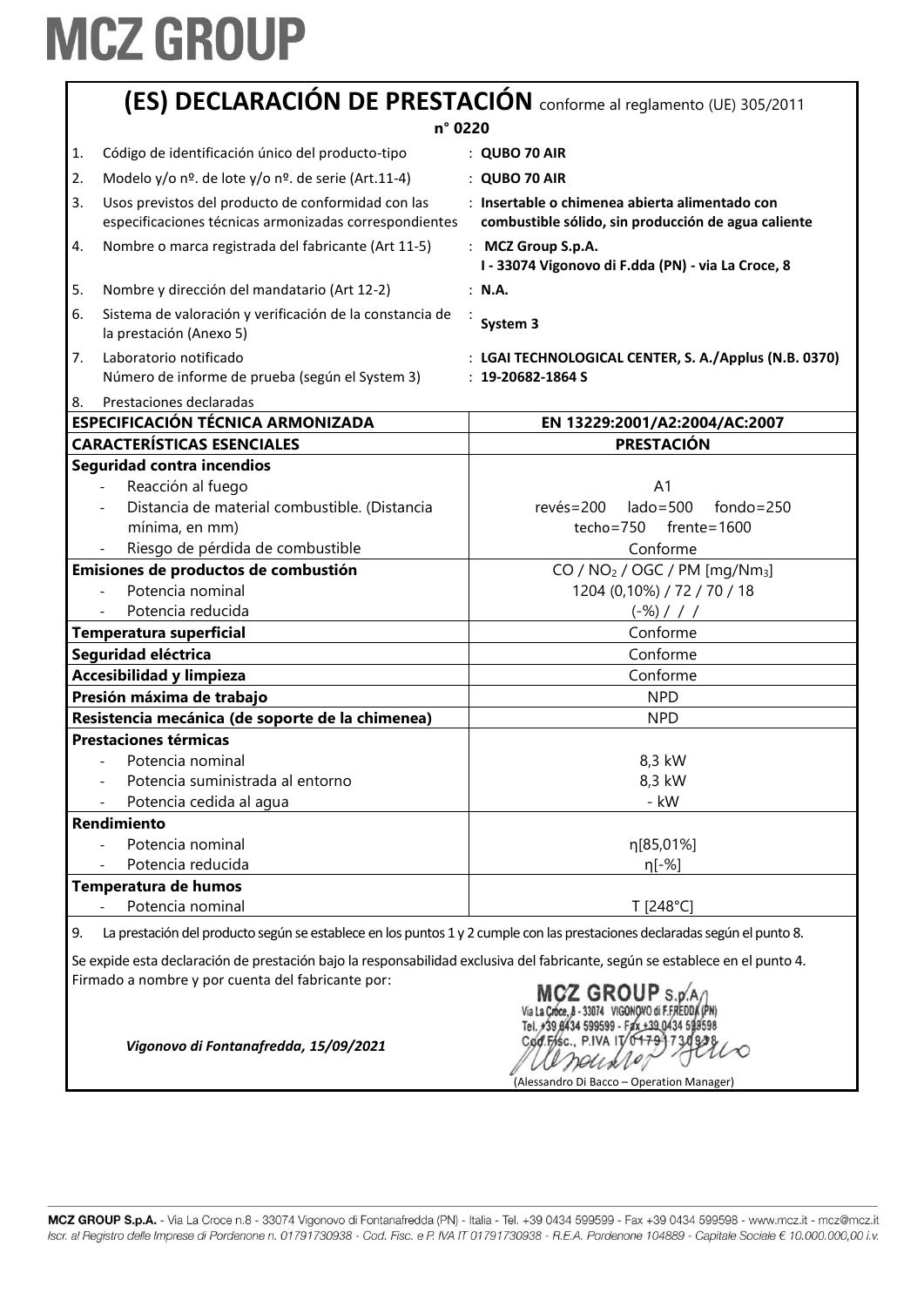|    | (PT) DECLARAÇÃO DE DESEMPENHO em base com o regulamento (UE) 305/2011                                                                                                                                                                         |                                                                                                                          |
|----|-----------------------------------------------------------------------------------------------------------------------------------------------------------------------------------------------------------------------------------------------|--------------------------------------------------------------------------------------------------------------------------|
|    | n° 0220                                                                                                                                                                                                                                       |                                                                                                                          |
| 1. | Código de identificação único do produto-tipo                                                                                                                                                                                                 | : QUBO 70 AIR                                                                                                            |
| 2. | Modelo e/ou nº. lote e/ou nº. série (Art.11-4)                                                                                                                                                                                                | : QUBO 70 AIR                                                                                                            |
| 3. | Utilização prevista do produto em conformidade com a : De inserção ou chaminé aberta alimentado com<br>respectiva técnica especifica harmonizada                                                                                              | combustível sólido, sem produção de água quente                                                                          |
| 4. | Nome ou marca registada pelo fabricante (Art 11-5)                                                                                                                                                                                            | : MCZ Group S.p.A.<br>I - 33074 Vigonovo di F.dda (PN) - via La Croce, 8                                                 |
| 5. | Nome e endereço do mandatário (Art 12-2)                                                                                                                                                                                                      | : N.A.                                                                                                                   |
| 6. | Sistema de avaliação e verificação da regularidade do<br>desempenho (Anexo 5)                                                                                                                                                                 | System 3                                                                                                                 |
| 7. | Laboratório notificado<br>Número relação de prova (em base ao System 3)                                                                                                                                                                       | : LGAI TECHNOLOGICAL CENTER, S. A./Applus (N.B. 0370)<br>$: 19 - 20682 - 1864S$                                          |
| 8. | Desempenhos declarados                                                                                                                                                                                                                        |                                                                                                                          |
|    | <b>ESPECÍFICA TÉCNICA HARMONIZADA</b>                                                                                                                                                                                                         | EN 13229:2001/A2:2004/AC:2007                                                                                            |
|    | <b>CARACTERÍSTICAS ESSENCIAIS</b>                                                                                                                                                                                                             | <b>DESEMPENHO</b>                                                                                                        |
|    | Segurança contra incêndio<br>Reação ao Fogo<br>Distância de material combustível (Distância<br>mínima, em mm)<br>Risco de vazamento de combustível                                                                                            | A <sub>1</sub><br>$lado = 500$<br>$fundo = 250$<br>$traseira = 200$<br>$teto = 750$<br>$f$ rente=1600<br>Em comformidade |
|    | Emissões de produtos de combustão                                                                                                                                                                                                             | CO / $NO2$ / OGC / PM [mg/Nm <sub>3</sub> ]                                                                              |
|    | Potência nominal                                                                                                                                                                                                                              | 1204 (0,10%) / 72 / 70 / 18                                                                                              |
|    | Potência reduzida                                                                                                                                                                                                                             | $(-\%)$ / / /                                                                                                            |
|    | Temperatura superficial                                                                                                                                                                                                                       | Em comformidade                                                                                                          |
|    | Segurança elétrica                                                                                                                                                                                                                            | Em comformidade                                                                                                          |
|    | Acessibilidade e limpeza                                                                                                                                                                                                                      | Em comformidade                                                                                                          |
|    | Máxima pressão de exercício                                                                                                                                                                                                                   | <b>NPD</b>                                                                                                               |
|    | Resistência mecânica (para suportar a chaminé)                                                                                                                                                                                                | <b>NPD</b>                                                                                                               |
|    | Desempenho térmico<br>Potência nominal<br>Potência libertada no ambiente<br>Potência cedida à água                                                                                                                                            | 8,3 kW<br>8,3 kW<br>- kW                                                                                                 |
|    | Rendimento                                                                                                                                                                                                                                    |                                                                                                                          |
|    | Potência nominal                                                                                                                                                                                                                              | η[85,01%]                                                                                                                |
|    | Potência reduzida                                                                                                                                                                                                                             | η[-%]                                                                                                                    |
|    | <b>Temperatura fumos</b>                                                                                                                                                                                                                      |                                                                                                                          |
|    | Potência nominal                                                                                                                                                                                                                              | T [248°C]                                                                                                                |
| 9. | O desempenho do produto ao qual se referem os pontos 1 e 2 estão em conformidade com o desempenho declarado no ponto 8.                                                                                                                       |                                                                                                                          |
|    | É emitida a presente declaração de desempenho sob a responsabilidade exclusiva do fabricante referido no ponto 4.<br>Assinado com nome e por conta do fabricante de:<br>MCZ GROUP S.p.A/<br>Via La Croce, B - 33074 VIGONOVO di F.FREDDA (PN) |                                                                                                                          |

Tel. +39 6434 599599 - F4 +39 0434 599598<br>Cod. F6sc., P.IVA IT 0479 730 9298  $\infty$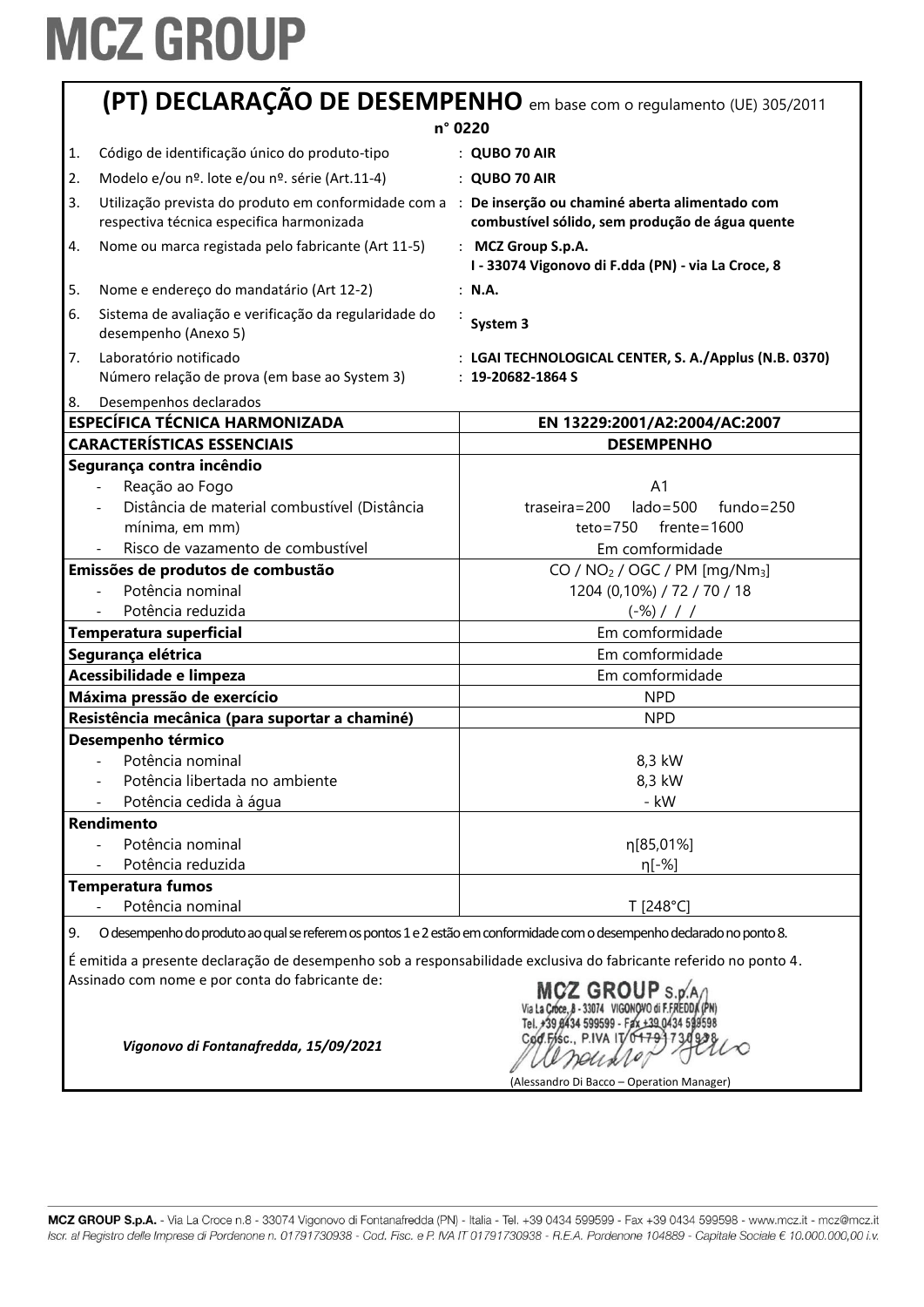|    | <b>(EL) ΔΗΛΩΣΗ ΑΠΟΔΟΣΗΣ</b> Με βάση τον κανονισμό (ΕΕ) 305/2011                                               |                                                                          |  |
|----|---------------------------------------------------------------------------------------------------------------|--------------------------------------------------------------------------|--|
|    | n° 0220                                                                                                       |                                                                          |  |
| 1. | Μοναδικός κωδικός αναγνώρισης του προϊόντος-<br>τύπου                                                         | QUBO 70 AIR                                                              |  |
| 2. | Μοντέλο ή/και αρ. παρτίδας ή/και αύξων αρ. (Άρθρο<br>$11-4)$                                                  | QUBO 70 AIR                                                              |  |
| 3. | Προβλεπόμενες χρήσεις του προϊόντος σύμφωνα με<br>τις εναρμονισμένες τεχνικές προδιαγραφές                    | : Ένθετο ή ανοιχτό τζάκι, χωρίς την παραγωγή ζεστού<br>νερού             |  |
| 4. | Καταχωρημένη επωνυμία ή εμπορικό σήμα του<br>κατασκευαστή (Άρθρο 11-5)                                        | : MCZ Group S.p.A.<br>I - 33074 Vigonovo di F.dda (PN) - via La Croce, 8 |  |
| 5. | Όνομα και διεύθυνση του εντολοδόχου (Άρθρο 12-2)                                                              | : N.A.                                                                   |  |
| 6. | Σύστημα εκτίμησης και επαλήθευσης της<br>σταθερότητας της επίδοσης (Συνημμένο 5)                              | System 3                                                                 |  |
| 7. | Κοινοποιημένο εργαστήριο<br>Αριθμός αναφοράς της δοκιμής (με βάση το System 3) : 19-20682-1864 S              | : LGAI TECHNOLOGICAL CENTER, S. A./Applus (N.B. 0370)                    |  |
| 8. | Δηλωμένες επιδόσεις                                                                                           |                                                                          |  |
|    | ΕΝΑΡΜΟΝΙΣΜΈΝΗ ΤΕΧΝΙΚΉ ΠΡΟΔΙΑΓΡΑΦΉ                                                                             | EN 13229:2001/A2:2004/AC:2007                                            |  |
|    | ΒΑΣΙΚΆ ΧΑΡΑΚΤΗΡΙΣΤΙΚΆ                                                                                         | ΕΠΙΔΌΣΕΙΣ                                                                |  |
|    | πυρασφάλεια                                                                                                   |                                                                          |  |
|    | Αντίδραση στη φωτιά                                                                                           | A <sub>1</sub>                                                           |  |
|    | Απόσταση από το καύσιμο υλικό (Ελάχιστη                                                                       | πίσω μέρος=200 πλευρά=500 κάτω μέρος=250                                 |  |
|    | απόσταση, σε mm)                                                                                              | ταβάνι=750<br>μπροστινό μέρος=1600                                       |  |
|    | Κίνδυνος διαρροής καυσίμου                                                                                    | Σύμφωνη                                                                  |  |
|    | Εκπομπές προϊόντων καύσης                                                                                     | CO / $NO2$ / OGC / PM [mg/Nm <sub>3</sub> ]                              |  |
|    | Ονομαστική Ισχύς                                                                                              | 1204 (0,10%) / 72 / 70 / 18                                              |  |
|    | Μειωμένη ισχύς                                                                                                | $(-\%)$ / / /                                                            |  |
|    | Επιφανειακή θερμοκρασία                                                                                       | Σύμφωνη                                                                  |  |
|    | Ηλεκτρική ασφάλεια                                                                                            | Σύμφωνη                                                                  |  |
|    | Πρόσβαση και καθαρισμός                                                                                       | Σύμφωνη                                                                  |  |
|    | Μέγιστη πίεση λειτουργίας                                                                                     | <b>NPD</b>                                                               |  |
|    | Μηχανική αντοχή (για να υποβαστάζει το τζάκι)                                                                 | <b>NPD</b>                                                               |  |
|    | Θερμικές επιδόσεις                                                                                            |                                                                          |  |
|    | Ονομαστική Ισχύς                                                                                              | 8,3 kW                                                                   |  |
|    | Ισχύς παραγωγής στο περιβάλλον                                                                                | 8,3 kW<br>- kW                                                           |  |
|    | Ισχύς που προσδίδεται στο νερό<br>Απόδοση                                                                     |                                                                          |  |
|    | Ονομαστική Ισχύς                                                                                              | η[85,01%]                                                                |  |
|    | Μειωμένη ισχύς                                                                                                | $n[-%]$                                                                  |  |
|    | Θερμοκρασία καπνών                                                                                            |                                                                          |  |
|    | Ονομαστική Ισχύς                                                                                              | T [248°C]                                                                |  |
| 9. | Η απόδοση του προϊόντος που αναφέρεται στα σημεία 1 και 2 είναι σύμφωνη με τη δηλωμένη απόδοση στο σημείο 8.  |                                                                          |  |
|    |                                                                                                               |                                                                          |  |
|    | Εκδίδεται η παρούσα δήλωση απόδοσης υπό την αποκλειστική ευθύνη του κατασκευαστή που αναφέρεται στο σημείο 4. |                                                                          |  |
|    | Υπεγράφη στο όνομα και για λογαριασμό του κατασκευαστή από:<br>Vigonovo di Fontanafredda, 15/09/2021          | CZ GROUP S.D.A<br>599599 - Fax +39 0434 59<br>Cod.Fisc., P.IVA IT/0479   |  |
|    |                                                                                                               | (Alessandro Di Bacco - Operation Manager)                                |  |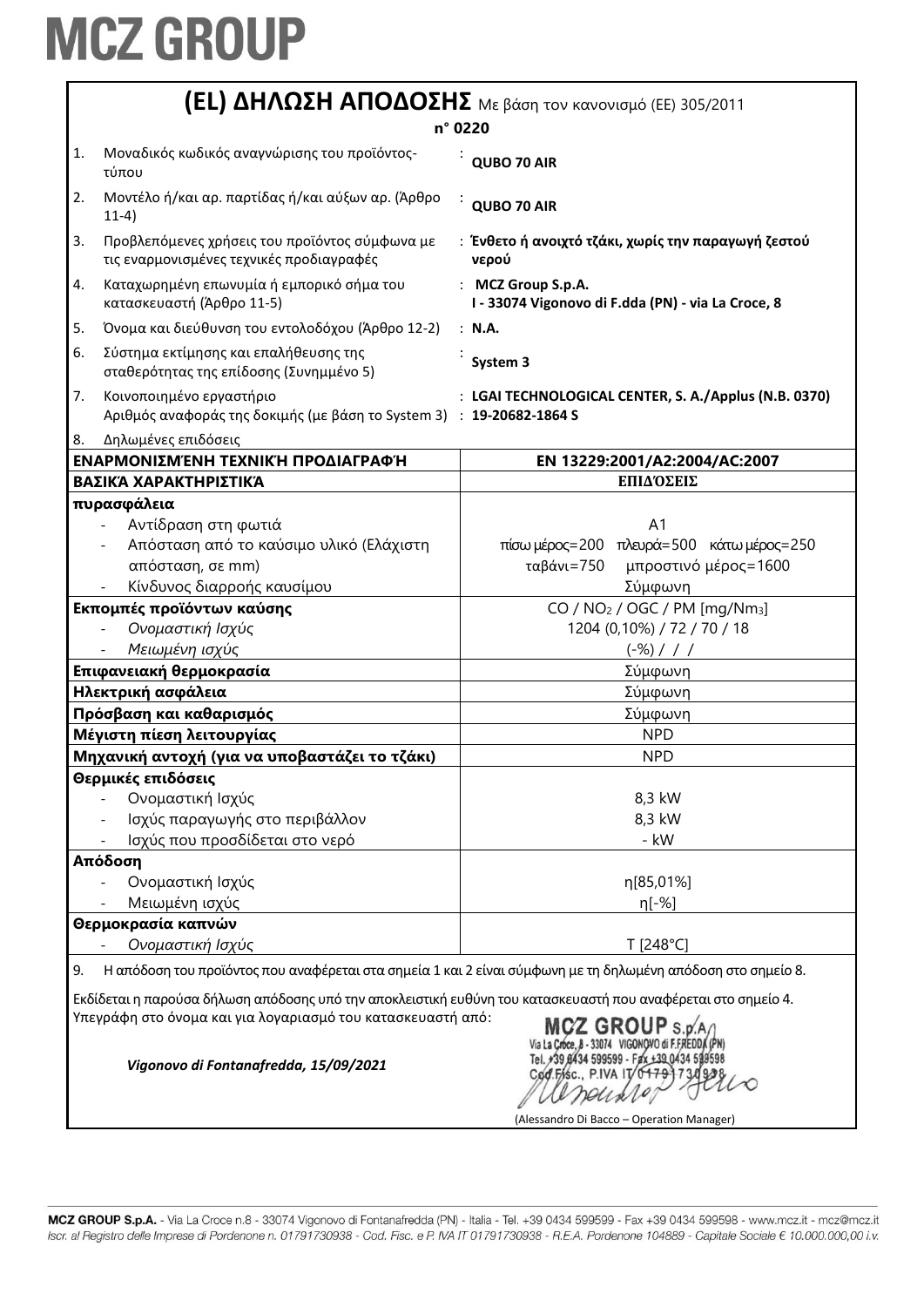|                                                                                                                                                                                                                                                                                                                                | (DK) YDEEVNEDEKLARATION   henhold til forordning (EU) 305/2011                                                       |                                                                                                                  |  |
|--------------------------------------------------------------------------------------------------------------------------------------------------------------------------------------------------------------------------------------------------------------------------------------------------------------------------------|----------------------------------------------------------------------------------------------------------------------|------------------------------------------------------------------------------------------------------------------|--|
| n° 0220                                                                                                                                                                                                                                                                                                                        |                                                                                                                      |                                                                                                                  |  |
| 1.                                                                                                                                                                                                                                                                                                                             | Produkttypens unikke identifikationskode                                                                             | : QUBO 70 AIR                                                                                                    |  |
| 2.                                                                                                                                                                                                                                                                                                                             | Model og/eller partinr. og/eller serienr (Art.11-4)                                                                  | : QUBO 70 AIR                                                                                                    |  |
| 3.                                                                                                                                                                                                                                                                                                                             | Tilsigtede anvendelser af produktet i<br>overensstemmelse med den pågældende<br>harmoniserede tekniske specifikation | Indsats eller åben pejs med fast brændsel, uden<br>produktion af varmt vand                                      |  |
| 4.                                                                                                                                                                                                                                                                                                                             | Fabrikantens navn eller registreret varemærke (Art 11- : MCZ Group S.p.A.<br>5)                                      | I - 33074 Vigonovo di F.dda (PN) - via La Croce, 8                                                               |  |
| 5.                                                                                                                                                                                                                                                                                                                             | Navn og adresse på den bemyndigede repræsentant (Art<br>$12-2)$                                                      | <b>N.A.</b>                                                                                                      |  |
| 6.                                                                                                                                                                                                                                                                                                                             | System til vurdering og kontrol af ydeevnens konstans<br>(Bilag 5)                                                   | System 3                                                                                                         |  |
| 7.                                                                                                                                                                                                                                                                                                                             | Notificeret laboratorium<br>Nummer testrapport (baseret på System 3)                                                 | : LGAI TECHNOLOGICAL CENTER, S. A./Applus (N.B. 0370)<br>$: 19 - 20682 - 1864S$                                  |  |
| 8.                                                                                                                                                                                                                                                                                                                             | Deklarerede ydeevner<br><b>HARMONISERET TEKNISK SPECIFIKATION</b>                                                    |                                                                                                                  |  |
|                                                                                                                                                                                                                                                                                                                                | <b>VÆSENTLIGE EGENSKABER</b>                                                                                         | EN 13229:2001/A2:2004/AC:2007<br><b>YDEEVNE</b>                                                                  |  |
|                                                                                                                                                                                                                                                                                                                                | <b>Brandsikkerhed</b>                                                                                                |                                                                                                                  |  |
|                                                                                                                                                                                                                                                                                                                                | Reaktion på ild<br>Afstand fra brændbart materiale (Mindste<br>afstand, i mm)<br>Risiko for udslip af brændsel       | A <sub>1</sub><br>$side=500$<br>bagside=200<br>$bund = 250$<br>$loft = 750$ forside = 1600<br>I overensstemmelse |  |
|                                                                                                                                                                                                                                                                                                                                | Emissioner forbrændingsprodukter                                                                                     | CO / $NO2$ / OGC / PM [mg/Nm <sub>3</sub> ]                                                                      |  |
|                                                                                                                                                                                                                                                                                                                                | Nominel effekt                                                                                                       | 1204 (0,10%) / 72 / 70 / 18                                                                                      |  |
|                                                                                                                                                                                                                                                                                                                                | Nedsat effekt                                                                                                        | $(-\%)$ / / /                                                                                                    |  |
|                                                                                                                                                                                                                                                                                                                                | Overfladetemperatur<br>I overensstemmelse                                                                            |                                                                                                                  |  |
|                                                                                                                                                                                                                                                                                                                                | <b>Elektrisk sikkerhed</b>                                                                                           | I overensstemmelse                                                                                               |  |
|                                                                                                                                                                                                                                                                                                                                | Tilgængelighed og rengøring                                                                                          | I overensstemmelse                                                                                               |  |
|                                                                                                                                                                                                                                                                                                                                | <b>Maksimalt driftstryk</b>                                                                                          | <b>NPD</b>                                                                                                       |  |
|                                                                                                                                                                                                                                                                                                                                | Mekanisk styrke (til at støtte skorstenen)                                                                           | <b>NPD</b>                                                                                                       |  |
|                                                                                                                                                                                                                                                                                                                                | Termiske ydeevner                                                                                                    |                                                                                                                  |  |
|                                                                                                                                                                                                                                                                                                                                | Nominel effekt                                                                                                       | 8,3 kW                                                                                                           |  |
|                                                                                                                                                                                                                                                                                                                                | Effekt overført til omgivelserne                                                                                     | 8,3 kW                                                                                                           |  |
|                                                                                                                                                                                                                                                                                                                                | Effekt overført til vandet                                                                                           | - kW                                                                                                             |  |
| Ydelse                                                                                                                                                                                                                                                                                                                         |                                                                                                                      |                                                                                                                  |  |
|                                                                                                                                                                                                                                                                                                                                | Nominel effekt                                                                                                       | η[85,01%]                                                                                                        |  |
|                                                                                                                                                                                                                                                                                                                                | Nedsat effekt                                                                                                        | η[-%]                                                                                                            |  |
|                                                                                                                                                                                                                                                                                                                                | Røggastemperatu                                                                                                      |                                                                                                                  |  |
|                                                                                                                                                                                                                                                                                                                                | Nominel effekt                                                                                                       | T [248°C]                                                                                                        |  |
| Ydeevnen for det produkt, der er anført i punkt 1 og 2, er i overensstemmelse med den deklarerede ydeevne i punkt 8.<br>9.                                                                                                                                                                                                     |                                                                                                                      |                                                                                                                  |  |
| Denne ydeevnedeklaration udstedes på eneansvar af den fabrikant, der er anført i punkt 4.<br>Underskrevet for fabrikanten og på dennes vegne af:<br>MCZ GROUP S.p.<br>Via La Cróce. 8 - 33074 VIGONOVO di F.FRED<br>Tel. +39 0434 599599 - Fax +39 0434 5<br>Cod.Fisc., P.IVA IT/0479<br>Vigonovo di Fontanafredda, 15/09/2021 |                                                                                                                      |                                                                                                                  |  |
|                                                                                                                                                                                                                                                                                                                                |                                                                                                                      | (Alessandro Di Bacco - Operation Manager)                                                                        |  |

MCZ GROUP S.p.A. - Via La Croce n.8 - 33074 Vigonovo di Fontanafredda (PN) - Italia - Tel. +39 0434 599599 - Fax +39 0434 599598 - www.mcz.it - mcz@mcz.it Iscr. al Registro delle Imprese di Pordenone n. 01791730938 - Cod. Fisc. e P. IVA IT 01791730938 - R.E.A. Pordenone 104889 - Capitale Sociale € 10.000.000,00 i.v.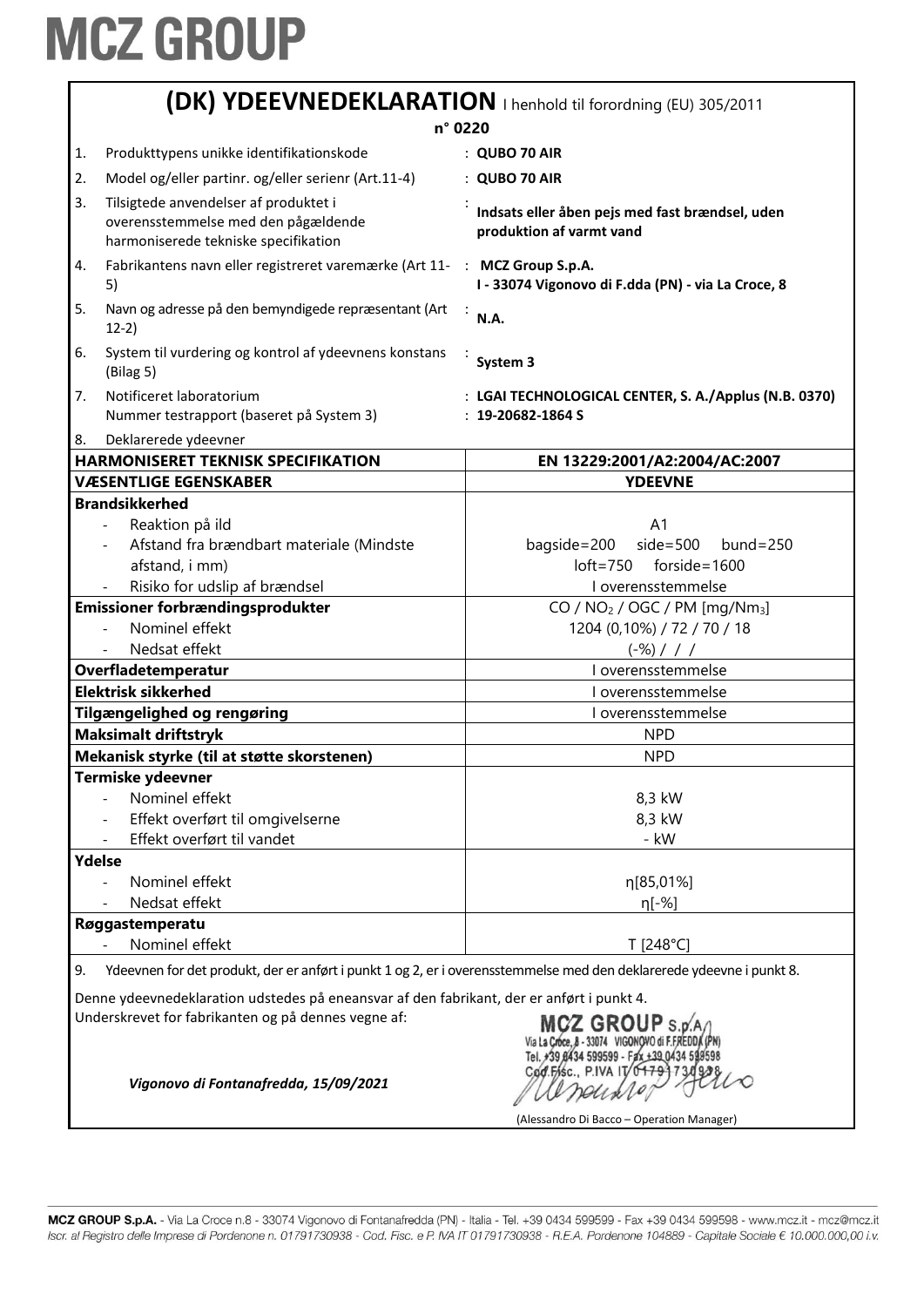| (SV) PRESTANDADEKLARATION Enlighet med förordningen (EU) 305/2011 |                                                                                                          |                                                                                                                                                  |  |
|-------------------------------------------------------------------|----------------------------------------------------------------------------------------------------------|--------------------------------------------------------------------------------------------------------------------------------------------------|--|
| n° 0220                                                           |                                                                                                          |                                                                                                                                                  |  |
| 1.                                                                | Unik identifikationskod för produkttypen                                                                 | : QUBO 70 AIR                                                                                                                                    |  |
| 2.<br>$(Art.11-4)$                                                | Modell och/eller partinummer och/eller serienr.                                                          | QUBO 70 AIR                                                                                                                                      |  |
| 3.                                                                | Avsedd användning av produkten i enlighet med de<br>tillämpliga harmoniserade tekniska specifikationerna | : Utdragsbar eller öppen kamin som drivs med fast brànsle,<br>utan produktion av varmvatten                                                      |  |
| 4.<br>$11-5)$                                                     | Namn eller märke som registrerats av tillverkaren (Art                                                   | : MCZ Group S.p.A.<br>I - 33074 Vigonovo di F.dda (PN) - via La Croce, 8                                                                         |  |
| 5.                                                                | Ombudets namn och adress (Art 12-2)                                                                      | : N.A.                                                                                                                                           |  |
| 6.<br>prestandan (Bilaga 5)                                       | System för bedömning och kontroll av den fortlöpande                                                     | System 3                                                                                                                                         |  |
| Deklarerat laboratorium<br>7.                                     | Nr. provrapport (baserat på System 3)                                                                    | : LGAI TECHNOLOGICAL CENTER, S. A./Applus (N.B. 0370)<br>$: 19 - 20682 - 1864$ S                                                                 |  |
| Deklarerade prestationer<br>8.                                    |                                                                                                          |                                                                                                                                                  |  |
|                                                                   | <b>HARMONISERAD TEKNISK SPECIFIKATION</b>                                                                | EN 13229:2001/A2:2004/AC:2007                                                                                                                    |  |
| <b>GRUNDLÄGGANDE EGENSKAPER</b>                                   |                                                                                                          | <b>PRESTANDA</b>                                                                                                                                 |  |
| <b>Brandsäkerhet</b><br>Reaktion vid brand                        |                                                                                                          | A <sub>1</sub>                                                                                                                                   |  |
|                                                                   | Avstånd från brännbart material                                                                          | $sida = 500$<br>$bak = 200$<br>$bottom = 250$                                                                                                    |  |
|                                                                   | (Minimiavstånd, i mm)                                                                                    | $\text{tak} = 750$ fram = 1600                                                                                                                   |  |
| Risk för bränslespill                                             |                                                                                                          | Överensstämmer                                                                                                                                   |  |
| Utsläpp av förbränningsprodukter                                  |                                                                                                          | CO / $NO2$ / OGC / PM [mg/Nm <sub>3</sub> ]                                                                                                      |  |
| nominell effekt<br>$\blacksquare$                                 |                                                                                                          | 1204 (0,10%) / 72 / 70 / 18                                                                                                                      |  |
| reducerad effekt                                                  |                                                                                                          | $(-\%)$ / / /                                                                                                                                    |  |
| <b>Ytans temperatur</b>                                           |                                                                                                          | Överensstämmer                                                                                                                                   |  |
| <b>Elsäkerhet</b>                                                 |                                                                                                          | Överensstämmer                                                                                                                                   |  |
| Tillgänglighet och rengöring                                      |                                                                                                          | Överensstämmer                                                                                                                                   |  |
| <b>Maximalt arbetstryck</b>                                       |                                                                                                          | <b>NPD</b>                                                                                                                                       |  |
|                                                                   | Mekanisk hållfasthet (för att stödja kaminen)                                                            | <b>NPD</b>                                                                                                                                       |  |
| <b>Termisk prestanda</b>                                          |                                                                                                          |                                                                                                                                                  |  |
| - Nominell effekt                                                 |                                                                                                          | 8,3 kW                                                                                                                                           |  |
|                                                                   | Effekt som ges till omgivningen                                                                          | 8,3 kW                                                                                                                                           |  |
|                                                                   | Effekt som överförs till vattnet                                                                         | - kW                                                                                                                                             |  |
| <b>Avkastning</b>                                                 |                                                                                                          |                                                                                                                                                  |  |
| nominell effekt                                                   |                                                                                                          | η[85,01%]                                                                                                                                        |  |
| reducerad effekt                                                  |                                                                                                          | η[-%]                                                                                                                                            |  |
| Röktemperatur                                                     |                                                                                                          |                                                                                                                                                  |  |
| nominell effekt                                                   |                                                                                                          | T [248°C]                                                                                                                                        |  |
| 9.<br>punkt 8.                                                    |                                                                                                          | Prestandan hos den produkt som avses i punkterna 1 och 2 överensstämmer med den prestanda som deklareras i                                       |  |
|                                                                   | Denna prestandadeklaration lämnas under det egna ansvaret hos tillverkaren som avses i punkt 4.          |                                                                                                                                                  |  |
|                                                                   | Undertecknat med namn och på uppdrag av tillverkaren av:<br>Vigonovo di Fontanafredda, 15/09/2021        | MCZ GROUP S.D.<br>Via La Cróce, 8 - 33074 VIGONOVO di F.FREDI<br>Tel. +39 8434 599599 - Fax +39 0434 59<br>Cød.F/isc., P.IVA IT/0 <del>179</del> |  |
|                                                                   |                                                                                                          |                                                                                                                                                  |  |

(Alessandro Di Bacco - Operation Manager)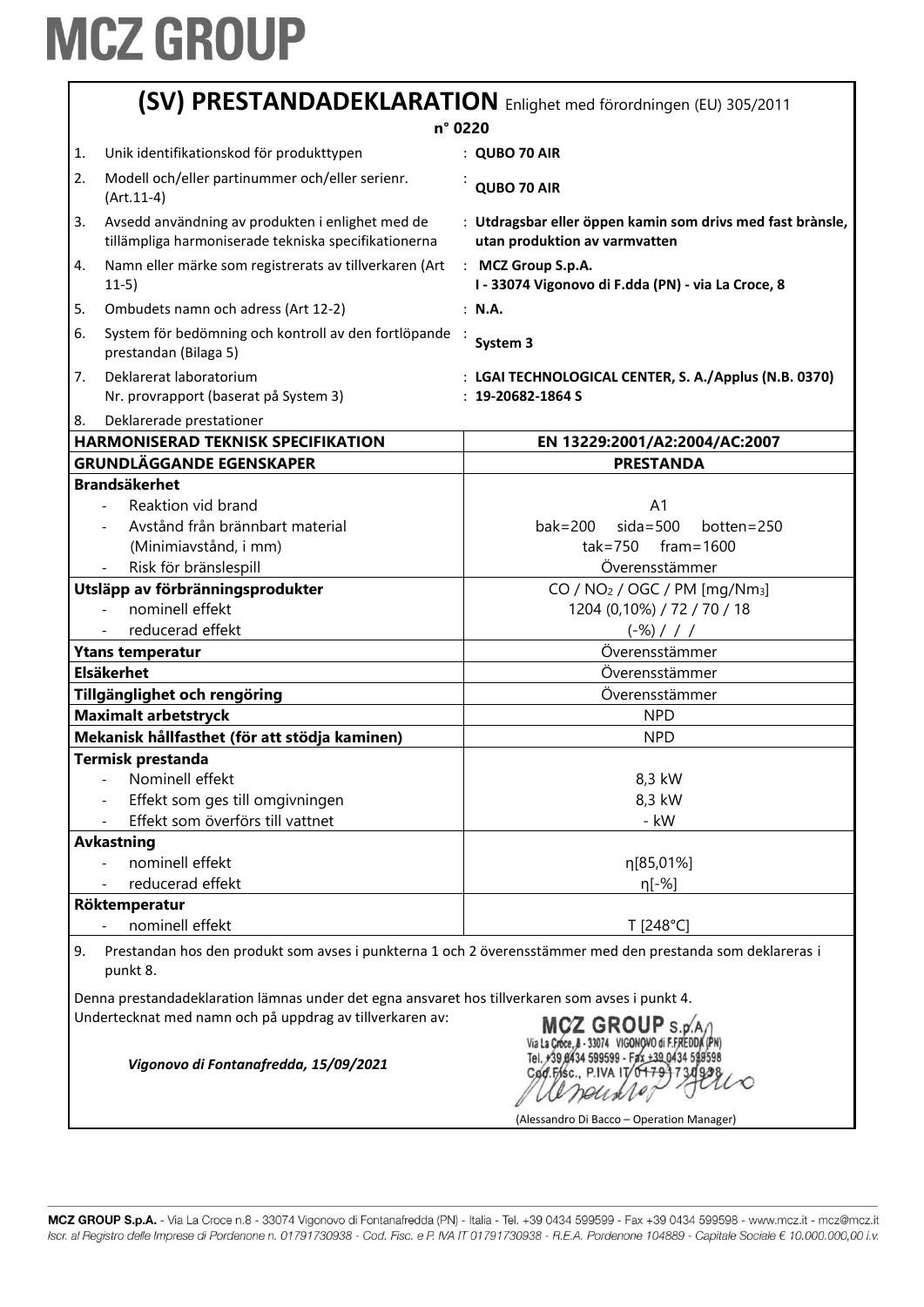|                            |                                                                                                          | (PL) DEKLARACJA WŁAŚCIWOŚCI UŻYTKOWYCH                                                                            |
|----------------------------|----------------------------------------------------------------------------------------------------------|-------------------------------------------------------------------------------------------------------------------|
|                            |                                                                                                          | Na podstawie rozporządzenia (UE) 305/2011                                                                         |
|                            | n° 0220                                                                                                  |                                                                                                                   |
| 1.                         | Unikalny identyfikator typu wyrobu                                                                       | $:$ QUBO 70 AIR                                                                                                   |
| 2.                         | Model i/lub nr partia i/lub nr serii (Art.11-4)                                                          | : QUBO 70 AIR                                                                                                     |
| 3.                         | Zamierzone zastosowania produktu zgodnie z mającą<br>zastosowanie zharmonizowaną specyfikacją techniczną | : Wkład lub otwarty nomine zasilane paliwem stałym, bez<br>wytwarzania ciepłej wody                               |
| 4.                         | Nazwa lub znak towarowy producenta (Art 11-5)                                                            | : MCZ Group S.p.A.<br>I - 33074 Vigonovo di F.dda (PN) - via La Croce, 8                                          |
| 5.                         | Nazwa i adres przedstawiciela (Art 12-2)                                                                 | : N.A.                                                                                                            |
| 6.                         | System oceny i weryfikacji stałości właściwości<br>użytkowych (Załącznik 5)                              | System 3                                                                                                          |
| 7.                         | Notyfikowane laboratorium<br>Numer raportu z badań testowych (na podstawie Systemu 3)                    | : LGAI TECHNOLOGICAL CENTER, S. A./Applus (N.B. 0370)<br>$: 19 - 20682 - 1864S$                                   |
| 8.                         | Deklarowane osiągi                                                                                       |                                                                                                                   |
|                            | Zharmonizowana specyfikacja techniczna<br>Podstawowe właściwości                                         | EN 13229:2001/A2:2004/AC:2007                                                                                     |
|                            | Bezpieczeństwo przeciwpożarowe                                                                           | Osiągi<br>A1                                                                                                      |
|                            | Reakcja na ogień<br>Odległość od mat. zł. (Odległość minimalna, w mm)                                    | $b$ ok=500<br>tył=200<br>$spód = 250$<br>$s$ ufit=750<br>$przód = 1600$                                           |
|                            | Ryzyka rozlania paliwa                                                                                   | Zgodny                                                                                                            |
|                            | Emisja produktów spalania                                                                                | CO / NO <sub>2</sub> / OGC / PM [mg/Nm <sub>3</sub> ]                                                             |
|                            | Moc znamionowa                                                                                           | 1204 (0,10%) / 72 / 70 / 18                                                                                       |
|                            | Moc zmniejszona                                                                                          | $(-\%)$ / / /                                                                                                     |
| Temperatura na powierzchni |                                                                                                          | Zgodny                                                                                                            |
| Bezpieczeństwo elektryczne |                                                                                                          | Zgodny                                                                                                            |
|                            | Dostępność i czyszczenie                                                                                 | Zgodny                                                                                                            |
|                            | Maksymalne ciśnienie pracy                                                                               | <b>NPD</b>                                                                                                        |
|                            | Wytrzymałość mechaniczna (wspieranie komina)                                                             | <b>NPD</b>                                                                                                        |
|                            | Wydajność cieplna                                                                                        |                                                                                                                   |
|                            | Moc znamionowa                                                                                           | 8,3 kW                                                                                                            |
|                            | Moc przekazywana do otoczenia                                                                            | 8,3 kW                                                                                                            |
|                            | Moc przekazywana do wody                                                                                 | - kW                                                                                                              |
|                            | Wydajność                                                                                                |                                                                                                                   |
|                            | Moc znamionowa                                                                                           | η[85,01%]                                                                                                         |
|                            | Moc zmniejszona                                                                                          | $n[-%]$                                                                                                           |
|                            | Temperatura spalin                                                                                       |                                                                                                                   |
|                            | Moc znamionowa                                                                                           | T [248°C]                                                                                                         |
| 9.                         |                                                                                                          | Wydajność produktu, o którym mowa w pkt. 1 i 2 jest zgodna z deklarowanymi właściwościami użytkowymi w pkt 8.     |
| pkt 4.                     |                                                                                                          | Niniejszą deklarację właściwości użytkowych wystawia się na wyłączną odpowiedzialność producenta, o którym mowa w |
|                            | Podpisano w imieniu i na rzecz producenta, przez:                                                        | CZ GROUPs<br>Cod Fisc., P.IVA IT/0479                                                                             |
|                            | Vigonovo di Fontanafredda, 15/09/2021                                                                    | (Alessandro Di Bacco - Operation Manager)                                                                         |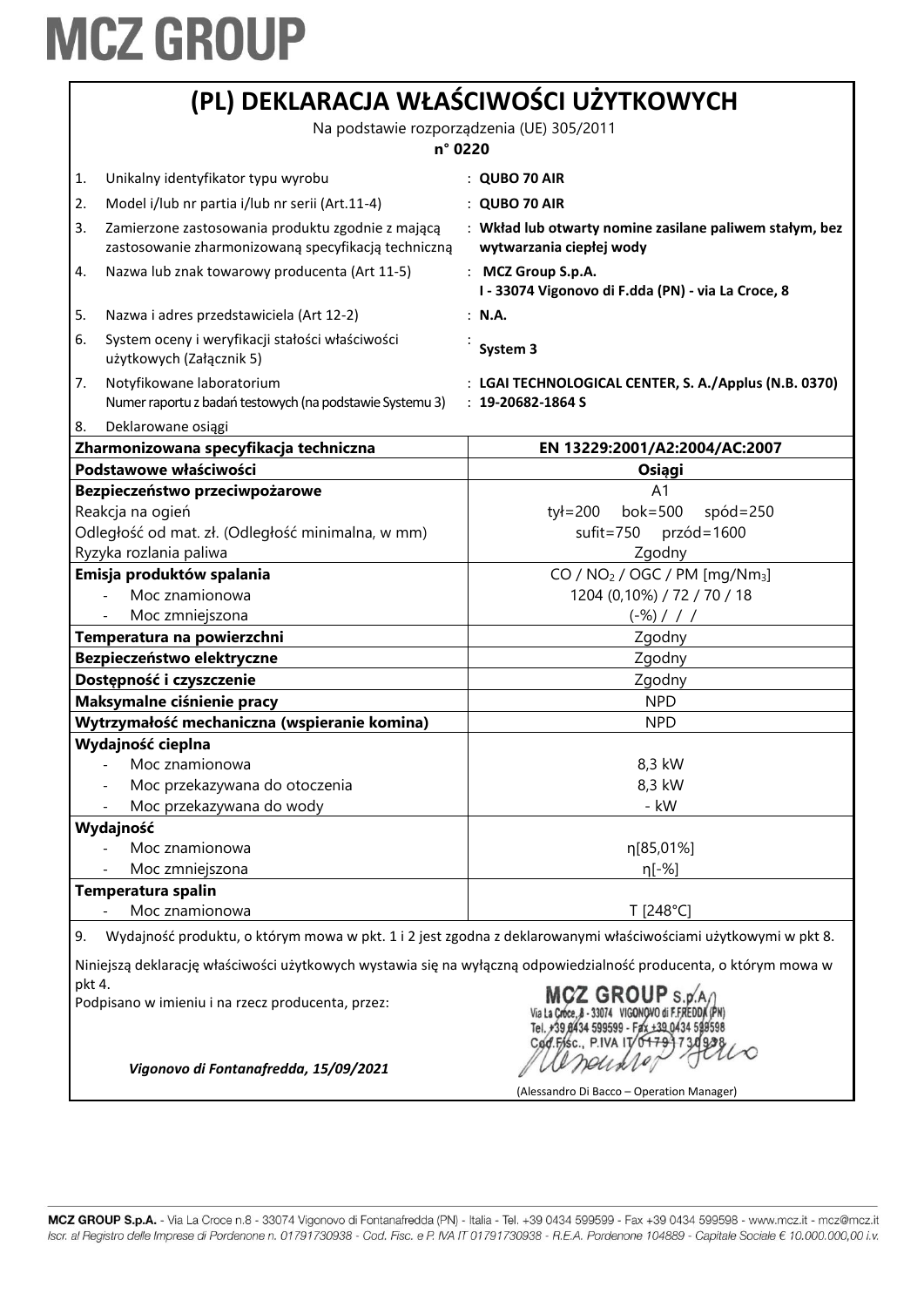|         |                                                                                               | (SL) IZJAVA O ZMOGLJIVOSTIH Glede na določila (UE) 305/2011                                                                  |
|---------|-----------------------------------------------------------------------------------------------|------------------------------------------------------------------------------------------------------------------------------|
| n° 0220 |                                                                                               |                                                                                                                              |
| 1.      | Specifična kodna oznaka izdelka-tipa                                                          | $:$ QUBO 70 AIR                                                                                                              |
| 2.      | Model in/ali št. partije in/ali št. serije (Art.11-4)                                         | : QUBO 70 AIR                                                                                                                |
| 3.      | Predvidena uporaba izdelka glede na ustrezno skladno<br>tehnično normo                        | : Vstavljeno ali odprto kurišče na trdo gorivo, brez priprave<br>tople vode                                                  |
| 4.      | Ime in znamka, ki ju je proizvajalec registriral (Art 11-5)                                   | : MCZ Group S.p.A.<br>I - 33074 Vigonovo di F.dda (PN) - via La Croce, 8                                                     |
| 5.      | Ime in naslov zastopnika (Art 12-2)                                                           | : N.A.                                                                                                                       |
| 6.      | Sistem ocenjevanja in preverjanja konstantnosti<br>lastnosti (Priloga 5)                      | System 3                                                                                                                     |
| 7.      | Priglašeni laboratorij<br>Število poročila o preizkusu (glede na Sistem 3)                    | : LGAI TECHNOLOGICAL CENTER, S. A./Applus (N.B. 0370)<br>$: 19 - 20682 - 1864S$                                              |
| 8.      | Navedene zmogljivosti                                                                         |                                                                                                                              |
|         | SKLADNA TEHNIČNA SPECIFIKA                                                                    | EN 13229:2001/A2:2004/AC:2007                                                                                                |
|         | <b>BISTVENE ZNAČILNOSTI</b>                                                                   | <b>ZMOGLJIVOST</b>                                                                                                           |
|         | Požarna varnost                                                                               | A <sub>1</sub>                                                                                                               |
|         | Reakcija na ogenj<br>Razdalja od gorlj. mat. (Minimalna razdalja, v<br>mm)                    | zadaj=200<br>stransko=500<br>$spodaj = 250$<br>strop=750 spredaj=1600<br>U skladu                                            |
|         | Rizik od ispuštanja goriva                                                                    |                                                                                                                              |
|         | Ispuštanje produkata izgaranja                                                                | CO / NO <sub>2</sub> / OGC / PM [mg/Nm <sub>3</sub> ]                                                                        |
|         | Nazivna snaga                                                                                 | 1204 (0,10%) / 72 / 70 / 18                                                                                                  |
|         | Smanjena snaga                                                                                | $(-\%)$ / / /                                                                                                                |
|         | Površinska temperatura                                                                        | U skladu                                                                                                                     |
|         | Električna sigurnost                                                                          | U skladu                                                                                                                     |
|         | Pristupačnost i čišćenje                                                                      | U skladu                                                                                                                     |
|         | Maksimalni radni tlak                                                                         | <b>NPD</b>                                                                                                                   |
|         | Mehanička čvrstoća (da bi poduprijela kamin)                                                  | <b>NPD</b>                                                                                                                   |
|         | Toplinska svojstva                                                                            |                                                                                                                              |
|         | Nazivna snaga                                                                                 | 8,3 kW                                                                                                                       |
|         | Izlazna snaga okruženja                                                                       | 8,3 kW                                                                                                                       |
|         | Snaga prenesena na vodu                                                                       | - kW                                                                                                                         |
|         | <b>Performanse</b>                                                                            |                                                                                                                              |
|         | Nazivna snaga                                                                                 | η[85,01%]                                                                                                                    |
|         | Smanjena snaga                                                                                | η[-%]                                                                                                                        |
|         | Temperatura dima<br>Nazivna snaga                                                             | T [248°C]                                                                                                                    |
|         |                                                                                               |                                                                                                                              |
| 9.      | Performansa proizvoda iz točke 1. i 2. je u skladu s deklariranom performansom iz točke 8.    |                                                                                                                              |
|         | Ova izjava o performansama se izdaje u isključivoj odgovornosti proizvođača ako pod točkom 4. |                                                                                                                              |
|         | Potpisano u ime i za proizvođača od strane:<br>Vigonovo di Fontanafredda, 15/09/2021          | MCZ GROUP S.p.<br>+39 6434 599599 - Fax +39 0434 5<br>Cod.Fisc., P.IVA IT/04791<br>(Alessandro Di Bacco – Operation Manager) |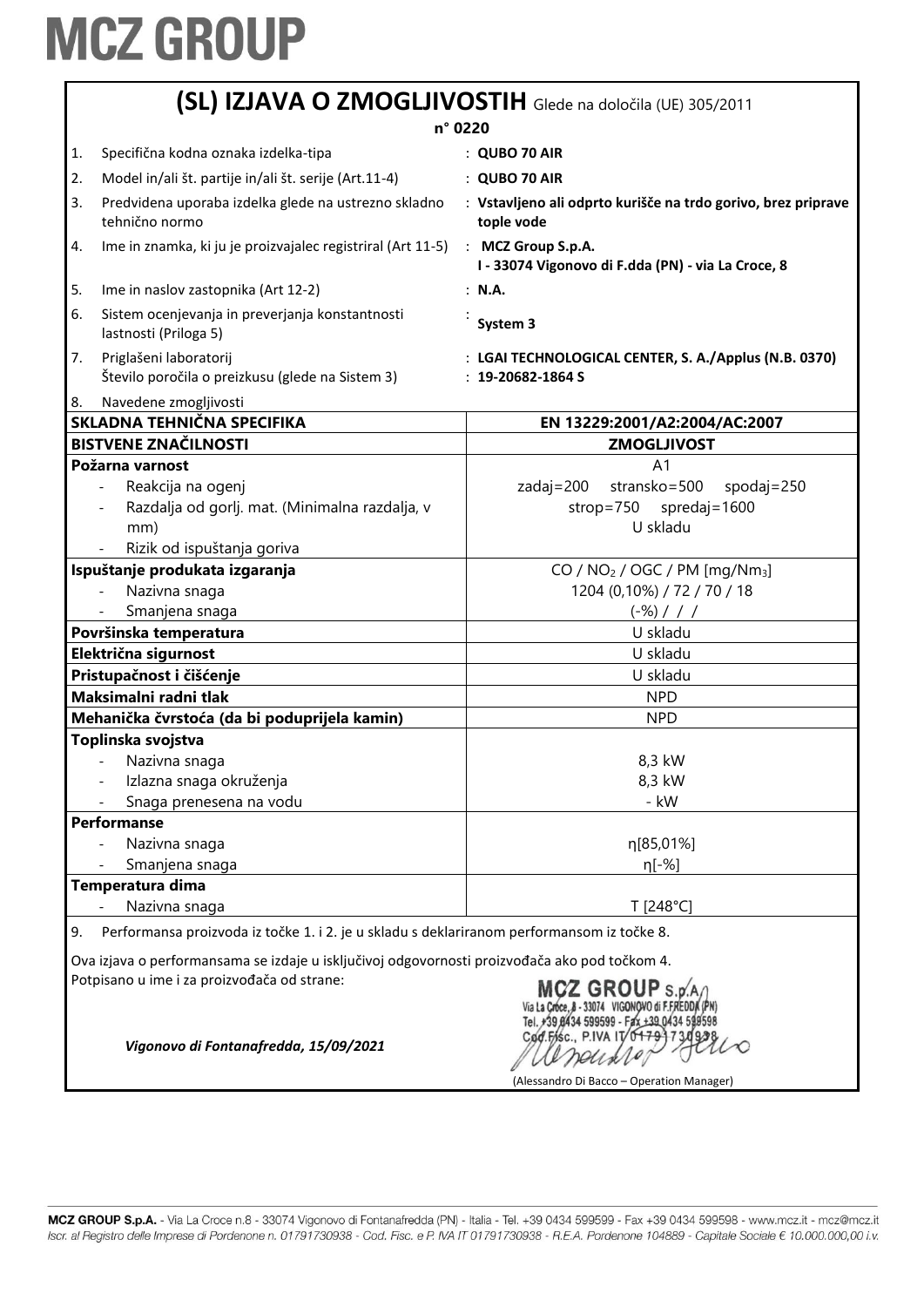|                                                                                                                  | (HR) IZJAVA O UČINKOVITOSTI Prema uredbi (UE) 305/2011                                                                                      |                                                                                    |  |
|------------------------------------------------------------------------------------------------------------------|---------------------------------------------------------------------------------------------------------------------------------------------|------------------------------------------------------------------------------------|--|
| n° 0220                                                                                                          |                                                                                                                                             |                                                                                    |  |
| 1.                                                                                                               | Jedinstveni identifikator proizvoda-tipa                                                                                                    | $:$ QUBO 70 AIR                                                                    |  |
| 2.                                                                                                               | Model i/ili br. grupe proizvoda i/ili br. serije (Art.11-4)                                                                                 | : QUBO 70 AIR                                                                      |  |
| 3.                                                                                                               | Namjenska uporaba proizvoda u skladu sa važećim<br>tehničkim specifikacijama                                                                | : Umetak ili otvoreni kamin napajan krutim gorivom, bez<br>proizvođenja tople vode |  |
| 4.                                                                                                               | Ime ili zaštitni znak proizvođača (Art 11-5)                                                                                                | : MCZ Group S.p.A.<br>I - 33074 Vigonovo di F.dda (PN) - via La Croce, 8           |  |
| 5.                                                                                                               | Ime i adresa zastupnika (Art 12-2)                                                                                                          | : N.A.                                                                             |  |
| 6.                                                                                                               | Sustav ocjenjivanja i provjere stalnosti (Prilog 5)                                                                                         | $:$ System 3                                                                       |  |
| 7.                                                                                                               | Obaviješteni laboratorij<br>Broj probnog izvješća (na osnovu Systema 3)                                                                     | : LGAI TECHNOLOGICAL CENTER, S. A./Applus (N.B. 0370)<br>$: 19 - 20682 - 1864S$    |  |
| 8.                                                                                                               | Izjavljene performanse                                                                                                                      |                                                                                    |  |
|                                                                                                                  | <b>TEHNIČKA SPECIFIKACIJA</b>                                                                                                               | EN 13229:2001/A2:2004/AC:2007                                                      |  |
|                                                                                                                  | <b>OSNOVNE ZNAČAJKE</b>                                                                                                                     | <b>PERFORMANSE</b>                                                                 |  |
|                                                                                                                  | Sigurnost od požara                                                                                                                         |                                                                                    |  |
|                                                                                                                  | Požarna otpornost                                                                                                                           | A <sub>1</sub>                                                                     |  |
|                                                                                                                  | Udaljenost od goriva (Minimalna udaljenost,                                                                                                 | bočno=500<br>pozadi=200<br>$dno = 250$                                             |  |
|                                                                                                                  | izražena u mm)                                                                                                                              | strop=750<br>sprijeda=1600                                                         |  |
|                                                                                                                  | Tveganje za razlitje goriva                                                                                                                 | Ustreza                                                                            |  |
|                                                                                                                  | Izpusti produktov zgorevanja                                                                                                                | CO / $NO2$ / OGC / PM [mg/Nm <sub>3</sub> ]                                        |  |
|                                                                                                                  | Nominalna moč                                                                                                                               | 1204 (0,10%) / 72 / 70 / 18                                                        |  |
|                                                                                                                  | Zmanjšana moč                                                                                                                               | $(-\%)$ / / /                                                                      |  |
| Temperatura na površini                                                                                          |                                                                                                                                             | Ustreza                                                                            |  |
| Električna varnost                                                                                               |                                                                                                                                             | Ustreza                                                                            |  |
| Dostopnost in čiščenje                                                                                           |                                                                                                                                             | Ustreza                                                                            |  |
| Maksimalni delovni pritisk                                                                                       |                                                                                                                                             | <b>NPD</b>                                                                         |  |
| Mehanska upornost (za podporo kamina)                                                                            |                                                                                                                                             | <b>NPD</b>                                                                         |  |
|                                                                                                                  | <b>Termične lastnosti</b>                                                                                                                   |                                                                                    |  |
|                                                                                                                  | Nominalna moč                                                                                                                               | 8,3 kW                                                                             |  |
|                                                                                                                  | Uporabna moč za okolje                                                                                                                      | 8,3 kW                                                                             |  |
|                                                                                                                  | Moč vode                                                                                                                                    | - kW                                                                               |  |
|                                                                                                                  | <b>Izkoristek</b>                                                                                                                           |                                                                                    |  |
|                                                                                                                  | Nominalna moč                                                                                                                               | η[85,01%]                                                                          |  |
|                                                                                                                  | Zmanjšana moč                                                                                                                               | $n[-%]$                                                                            |  |
|                                                                                                                  | Temperatura dimnih plinov                                                                                                                   |                                                                                    |  |
| 9.                                                                                                               | Nominalna moč                                                                                                                               | T [248°C]                                                                          |  |
| Zmogljivost izdelka, navedena v toškah 1 in 2 je skladna z navedeno zmogljivostjo v točki 8.                     |                                                                                                                                             |                                                                                    |  |
| Za izdajo te deklaracije je odgovoren izrecno proizvajalec, naveden v točki 4.<br>V imenu proizvajalca podpisal: |                                                                                                                                             |                                                                                    |  |
|                                                                                                                  | CZ GROUP $\mathsf{s}$ . o<br>Cod.FASC., P.IVA IT/0179<br>Vigonovo di Fontanafredda, 15/09/2021<br>(Alessandro Di Bacco – Operation Manager) |                                                                                    |  |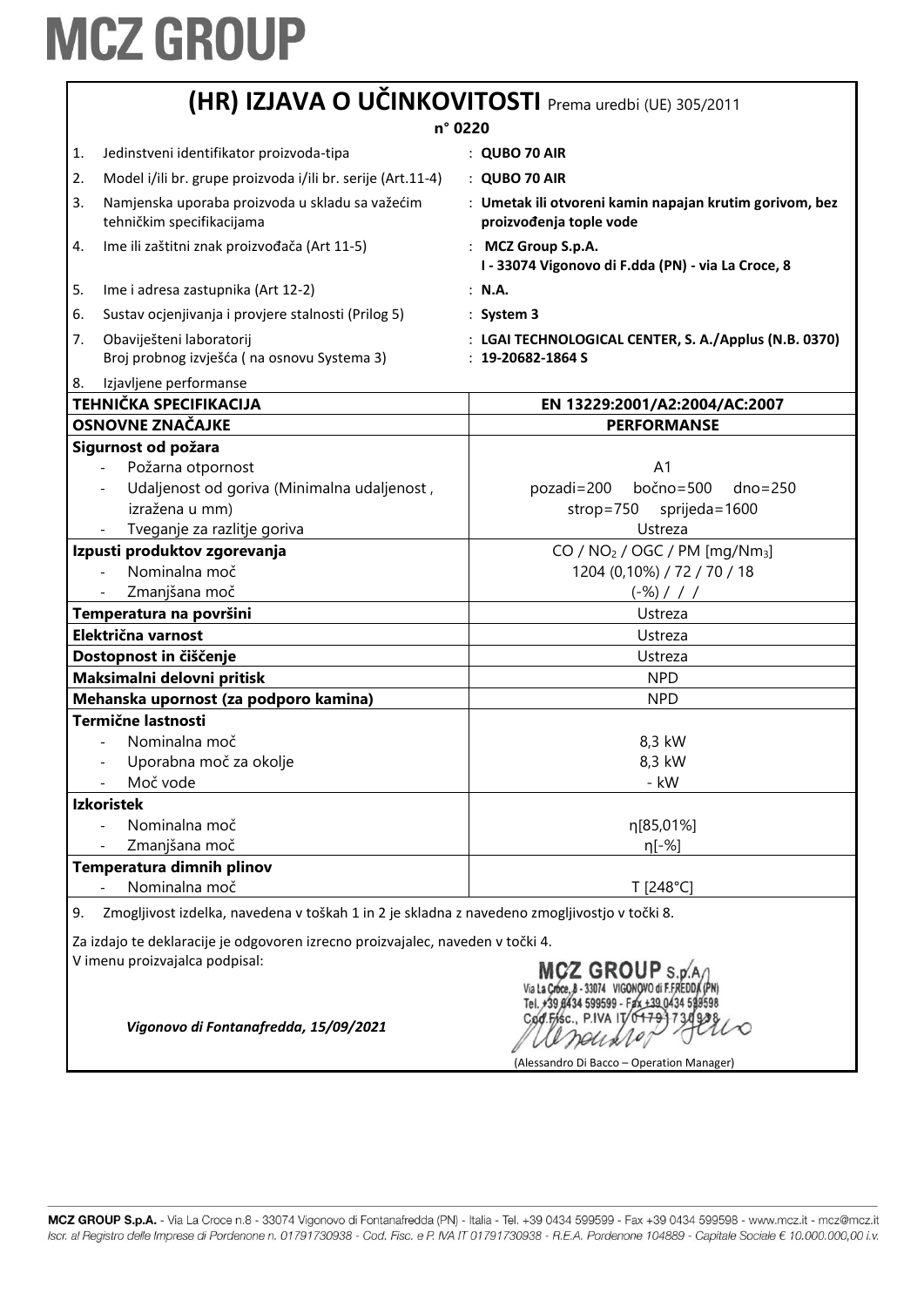|                       | (CZ) PROHLÁŠENÍ O VLASTNOSTECH Podle nařízení (EU) č. 305/2011<br>n° 0220                                                                                                                                                                                                                             |                                                                                                                                                                                                                                                          |  |
|-----------------------|-------------------------------------------------------------------------------------------------------------------------------------------------------------------------------------------------------------------------------------------------------------------------------------------------------|----------------------------------------------------------------------------------------------------------------------------------------------------------------------------------------------------------------------------------------------------------|--|
|                       |                                                                                                                                                                                                                                                                                                       |                                                                                                                                                                                                                                                          |  |
| 1.                    | Jedinečný identifikační kód výrobku - typu v                                                                                                                                                                                                                                                          | $:$ QUBO 70 AIR                                                                                                                                                                                                                                          |  |
| 2.                    | Model a/nebo č. šarže a/nebo č. Série (Čl.11-4)                                                                                                                                                                                                                                                       | : QUBO 70 AIR                                                                                                                                                                                                                                            |  |
| 3.                    | Zamýšlené použití výrobku v souladu s příslušnými<br>harmonizovanými technickými normami                                                                                                                                                                                                              | Vložka nebo uzavřený krb, bez produkce teplé užitkové vody                                                                                                                                                                                               |  |
| 4.                    | Jméno nebo obchodní značka výrobce (Čl. 11-5)                                                                                                                                                                                                                                                         | : MCZ Group S.p.A.<br>I - 33074 Vigonovo di F.dda (PN) - via La Croce, 8                                                                                                                                                                                 |  |
| 5.                    | Jméno a adresa zástupce (Čl. 12-2)                                                                                                                                                                                                                                                                    | : N.A.                                                                                                                                                                                                                                                   |  |
| 6.                    | Systém posuzování a ověřování stálosti vlastností<br>(Příloha 5)                                                                                                                                                                                                                                      | System 3                                                                                                                                                                                                                                                 |  |
| 7.                    | Registrovaná laboratoř<br>Číslo zkušebního protokolu (podle System 3)                                                                                                                                                                                                                                 | : LGAI TECHNOLOGICAL CENTER, S. A./Applus (N.B. 0370)<br>$: 19 - 20682 - 1864S$                                                                                                                                                                          |  |
| 8.                    | Prohlášené vlastnosti                                                                                                                                                                                                                                                                                 |                                                                                                                                                                                                                                                          |  |
|                       | Harmonizovaná technická norma                                                                                                                                                                                                                                                                         | EN 13229:2001/A2:2004/AC:2007                                                                                                                                                                                                                            |  |
|                       | Základní charakteristiky<br>Požární bezpečnost                                                                                                                                                                                                                                                        | <b>Vlastnost</b>                                                                                                                                                                                                                                         |  |
|                       | Odolnost proti ohni<br>Vzdálenost od hořl. Materiálů (Minimální<br>vzdálenost, v mm)<br>Riziko rozlití paliva<br><b>Emise spalin</b><br>při jmenovitém výkonu (13% O2)<br>při sníženém výkonu (13% O2)<br>Teplota povrchu<br>Elektrická bezpečnost<br>Dostupnost a čištění<br>Maximální provozní tlak | A <sub>1</sub><br>vzadu=200 na boku=500 zespodu=250<br>strop=750 zepředu=1600<br>V souladu<br>CO / NO <sub>2</sub> / OGC / PM [mg/Nm <sub>3</sub> ]<br>1204 (0,10%) / 72 / 70 / 18<br>$(-\%)$ / / /<br>V souladu<br>V souladu<br>V souladu<br><b>NPD</b> |  |
|                       | Mechanická pevnost (na podporu komínu)                                                                                                                                                                                                                                                                | <b>NPD</b>                                                                                                                                                                                                                                               |  |
|                       | Tepelné vlastnosti<br>Jmenovitý výkon<br>Výkon přenášený do prostředí<br>Výkon přenášený do vody                                                                                                                                                                                                      | 8,3 kW<br>8,3 kW<br>- kW                                                                                                                                                                                                                                 |  |
|                       | Výkon                                                                                                                                                                                                                                                                                                 |                                                                                                                                                                                                                                                          |  |
|                       | Jmenovitý výkon                                                                                                                                                                                                                                                                                       | n[85,01%]                                                                                                                                                                                                                                                |  |
|                       | Snížený výkon                                                                                                                                                                                                                                                                                         | η[-%]                                                                                                                                                                                                                                                    |  |
| <b>Teplota spalin</b> |                                                                                                                                                                                                                                                                                                       | T [248°C]                                                                                                                                                                                                                                                |  |
|                       | Jmenovitý výkon                                                                                                                                                                                                                                                                                       |                                                                                                                                                                                                                                                          |  |
| 9.                    | 9.<br>Toto prohlášení o vlastnostech se vydává na výhradní odpovědnost výrobce uvedeného v bodě 4<br>Podepsáno jménem výrobce:                                                                                                                                                                        | Výkon výrobku uvedeného v bodech 1 a 2 je v souladu s vlastnostmi uvedenými v prohlášení v bodě 8.<br>MCZ GROUP S.D.A.<br>Via La Croce, B - 33074 VIGONOVO di F.FREDDA (PN)<br>+39 8434 599599 - Fax +39 0434 598598                                     |  |

(Alessandro Di Bacco – Operation Manager)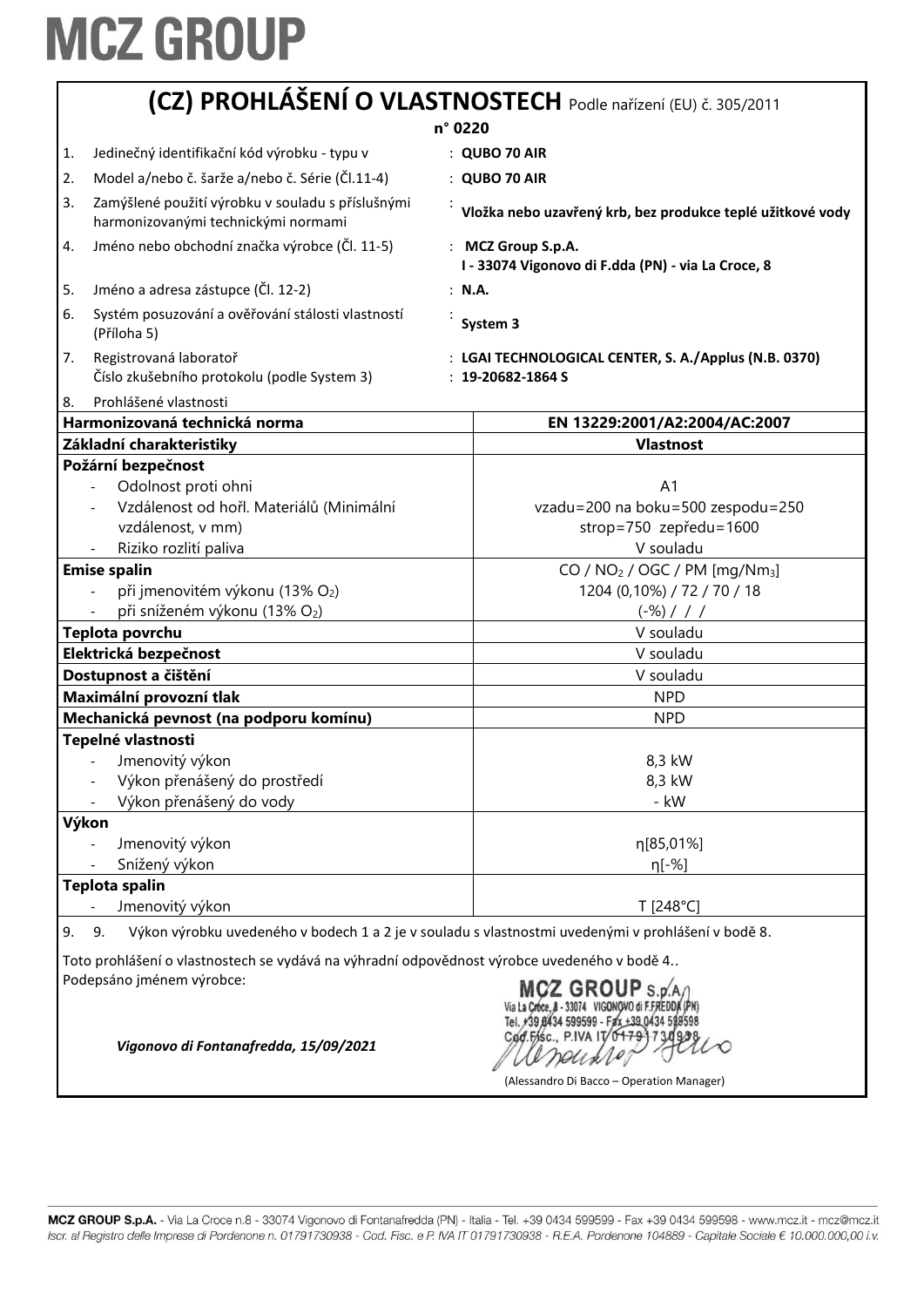|                                                                                                          | (SK) PREHLÁSENIE O VLASTNOSTIACH Podľa nariadenia (EÚ) č. 305/2011              |
|----------------------------------------------------------------------------------------------------------|---------------------------------------------------------------------------------|
|                                                                                                          | n° 0220                                                                         |
| Jedinečný identifikačný kód výrobku - typu<br>1.                                                         | : QUBO 70 AIR                                                                   |
| Model a/alebo č. šarže a/alebo č. Série (Čl. 11-4)<br>2.                                                 | : QUBO 70 AIR                                                                   |
| Zamýšľané použitie výrobku v súlade s príslušnými<br>3.<br>harmonizovanými technickými normami           | : Vložka alebo uzavretý krb, bez produkcie teplej úžitkovej<br>vody             |
| Meno alebo obchodná značka výrobcu (Čl. 11-5)<br>4.                                                      | : MCZ Group S.p.A.<br>I - 33074 Vigonovo di F.dda (PN) - via La Croce, 8        |
| Meno a adresa zástupcu (Čl. 12-2)<br>5.                                                                  | : N.A.                                                                          |
| 6.<br>Systém posudzovania a overovania stálosti vlastností<br>(Príloha 5)                                | System 3                                                                        |
| Registrované laboratórium<br>7.<br>Číslo skúšobného protokolu (podľa System 3)                           | : LGAI TECHNOLOGICAL CENTER, S. A./Applus (N.B. 0370)<br>$: 19 - 20682 - 1864S$ |
| Prehlásené vlastnosti<br>8.                                                                              |                                                                                 |
| Harmonizovaná technická norma                                                                            | EN 13229:2001/A2:2004/AC:2007                                                   |
| Základné charakteristiky                                                                                 | Vlastnosť                                                                       |
| Požiarna bezpečnosť                                                                                      |                                                                                 |
| Odolnosť proti ohňu                                                                                      | A <sub>1</sub>                                                                  |
| Vzdialenosť od horľ. materiálov (Minimálna                                                               | vzadu=200 na boku=500 zospodu=250                                               |
| vzdialenosť, v mm)                                                                                       | strop=750 vpredu=1600                                                           |
| Riziko rozliatia paliva                                                                                  | V súlade                                                                        |
| <b>Emisie spalín</b>                                                                                     | CO / NO <sub>2</sub> / OGC / PM [mg/Nm <sub>3</sub> ]                           |
| pri menovitom výkone (13% O2)                                                                            | 1204 (0,10%) / 72 / 70 / 18                                                     |
| pri zníženom výkone (13% O2)                                                                             | $(-\%)$ / / /                                                                   |
| Teplota povrchu                                                                                          | V súlade                                                                        |
| Elektrická bezpečnosť                                                                                    | V súlade                                                                        |
| Dostupnosť a čistenie                                                                                    | V súlade                                                                        |
| Maximální prevádzkový tlak                                                                               | <b>NPD</b>                                                                      |
| Mechanická pevnosť (na podporu komína)                                                                   | <b>NPD</b>                                                                      |
| Tepelné vlastnosti                                                                                       |                                                                                 |
| Menovitý výkon                                                                                           | 8,3 kW                                                                          |
| Výkon prenášaný do prostredia                                                                            | 8,3 kW                                                                          |
| Výkon prenášaný do vody                                                                                  | - kW                                                                            |
| Výkon                                                                                                    |                                                                                 |
| Menovitý výkon                                                                                           | η[85,01%]                                                                       |
| Znížený výkon                                                                                            | η[-%]                                                                           |
| Teplota spalín                                                                                           |                                                                                 |
| Menovitý výkon                                                                                           | T [248°C]                                                                       |
| Výkon výrobku uvedeného v bodoch 1 a 2 je v súlade s vlastnosťami uvedenými v prehlásení v bode 8.<br>9. |                                                                                 |
| Toto prehlásenie o vlastnostiach sa vydáva na výhradnú zodpovednosť výrobcu uvedeného v bode 4.          |                                                                                 |

Podpísané menom výrobcu:

MCZ GROUP S.p. A /<br>Via La Croce, 8 - 33074 VIGONOVO di F.FREDDA (PN)<br>Tel. +39 8434 599599 - Fax +39 0434 599598 Cod.Fisc., P.IVA IT/04791730938 Deuxle

(Alessandro Di Bacco – Operation Manager)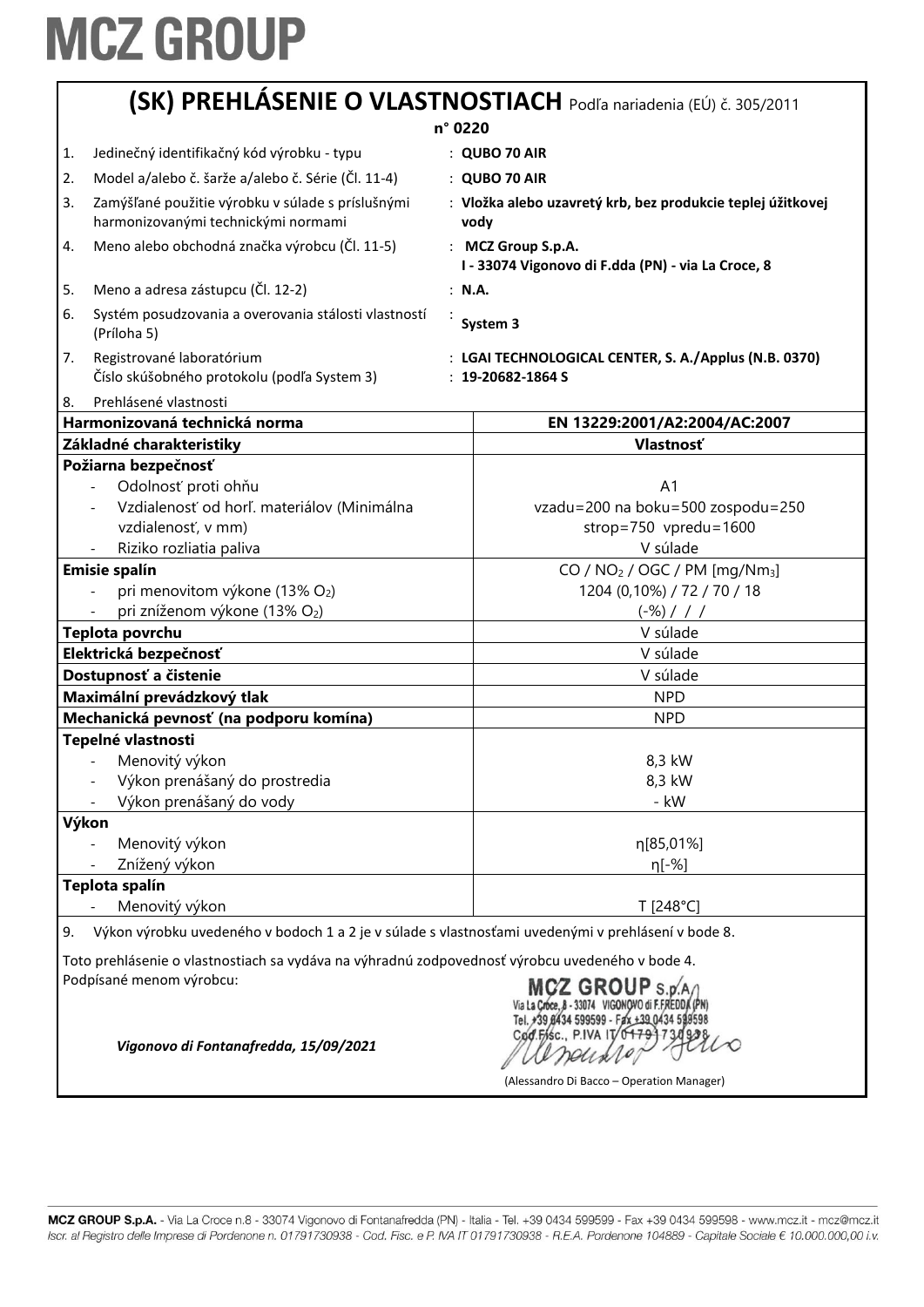|                                                             |                                                                                                                                            |                                             | (FI) SUORITUSTASOILMOITUS Asetuksen (EU) nro 305/2011 mukaisesti                                                   |
|-------------------------------------------------------------|--------------------------------------------------------------------------------------------------------------------------------------------|---------------------------------------------|--------------------------------------------------------------------------------------------------------------------|
|                                                             | n° 0220                                                                                                                                    |                                             |                                                                                                                    |
| 1.                                                          | Tuotetyypin yksilöllinen tunniste                                                                                                          |                                             | $:$ QUBO 70 AIR                                                                                                    |
| 2.                                                          | Malli ja/tai eränro ja/tai sarjanro (Art.11-4)                                                                                             |                                             | : QUBO 70 AIR                                                                                                      |
| 3.                                                          | Sovellettavan yhdenmukaistetun teknisen eritelmän<br>mukainen tuotteen aiottu käyttötarkoitus tai -<br>tarkoitukset                        |                                             | Tulipesä tai suljettujen takka, ilman kuuman veden tuotantoa                                                       |
| 4.                                                          | Valmistajan nimi, rekisteröity kauppanimi tai<br>tavaramerkki (Art 11-5)                                                                   |                                             | : MCZ Group S.p.A.<br>I - 33074 Vigonovo di F.dda (PN) - via La Croce, 8                                           |
| 5.                                                          | Valtuutetun edustajan nimi ja osoite (Art 12-2)                                                                                            | : N.A.                                      |                                                                                                                    |
| 6.                                                          | Tuotteen suoritustason pysyvyyden arviointi- ja<br>varmennusjärjestelmä(t) (Liite 5)                                                       |                                             | System 3                                                                                                           |
| 7.                                                          | Ilmoitettu laitos<br>Arvioinnin numero (System 3 perusteella)                                                                              |                                             | : LGAI TECHNOLOGICAL CENTER, S. A./Applus (N.B. 0370)<br>$: 19 - 20682 - 1864S$                                    |
| 8.                                                          | Ilmoitetut suoritustasot                                                                                                                   |                                             |                                                                                                                    |
|                                                             | Yhdenmukaistettu tekninen eritelmä                                                                                                         |                                             | EN 13229:2001/A2:2004/AC:2007                                                                                      |
|                                                             | Perusominaisuudet                                                                                                                          |                                             | <b>Suoritustaso</b>                                                                                                |
|                                                             | <b>Paloturvallisuus</b>                                                                                                                    |                                             |                                                                                                                    |
|                                                             | Palonkestävyys                                                                                                                             |                                             | A <sub>1</sub>                                                                                                     |
|                                                             | Etäisyys palavasta materiaalista (Minimietäisyys                                                                                           |                                             | takaosa=200 sivu=500 pohja=250<br>katto=750 etuosa=1600                                                            |
|                                                             | mm)                                                                                                                                        |                                             | Laadun mukainen                                                                                                    |
| Riski polttoaineen valumiselle<br>Palamistuotteiden päästöt |                                                                                                                                            | CO / $NO2$ / OGC / PM [mg/Nm <sub>3</sub> ] |                                                                                                                    |
|                                                             | nimellisteholla (13% O2)                                                                                                                   |                                             | 1204 (0,10%) / 72 / 70 / 18                                                                                        |
|                                                             | rajoitetulla teholla (13% O2)                                                                                                              |                                             | $(-\%)$ / / /                                                                                                      |
|                                                             | Pinnan lämpötila                                                                                                                           |                                             | Laadun mukainen                                                                                                    |
|                                                             | Sähköturvallisuus                                                                                                                          |                                             | Laadun mukainen                                                                                                    |
|                                                             | Pääsy ja puhdistus                                                                                                                         |                                             | Laadun mukainen                                                                                                    |
|                                                             | Toiminnan maksimipaine                                                                                                                     |                                             | <b>NPD</b>                                                                                                         |
|                                                             | Mekaaninen kestävyys (kestää uunin painon)                                                                                                 |                                             | <b>NPD</b>                                                                                                         |
|                                                             | Lämpöteho                                                                                                                                  |                                             |                                                                                                                    |
|                                                             | Nimellisteho                                                                                                                               |                                             | 8,3 kW                                                                                                             |
|                                                             | Ympäristöön kohdistuva teho                                                                                                                |                                             | 8,3 kW                                                                                                             |
|                                                             | Veteen siirtyvä teho                                                                                                                       |                                             | - kW                                                                                                               |
|                                                             | <b>Tuotto</b>                                                                                                                              |                                             |                                                                                                                    |
|                                                             | Nimellisteho                                                                                                                               |                                             | η[85,01%]                                                                                                          |
|                                                             | Rajoitettu teho                                                                                                                            |                                             | η[-%]                                                                                                              |
|                                                             | Savujen lämpötila                                                                                                                          |                                             |                                                                                                                    |
|                                                             | Nimellisteho                                                                                                                               |                                             | T [248°C]                                                                                                          |
| 9.                                                          | Edellä 1 ja 2 kohdassa yksilöidyn tuotteen suoritustasot ovat 8 kohdassa ilmoitettujen suoritustasojen mukaiset.                           |                                             |                                                                                                                    |
|                                                             | Tämä suoritustasoilmoitus on annettu 4 kohdassa ilmoitetun valmistajan yksinomaisella vastuulla.<br>Valmistajan puolesta allekirjoittanut: |                                             | MCZ GROUP S.p.A<br>Via La Croce, 8 - 33074 VIGONOVO di F.FREDDA (PN)<br>Tel. +39 8434 599599 - Fax +39 0434 599598 |

Cod.Effsc., P.IVA IT 0+7997302210

(Alessandro Di Bacco – Operation Manager)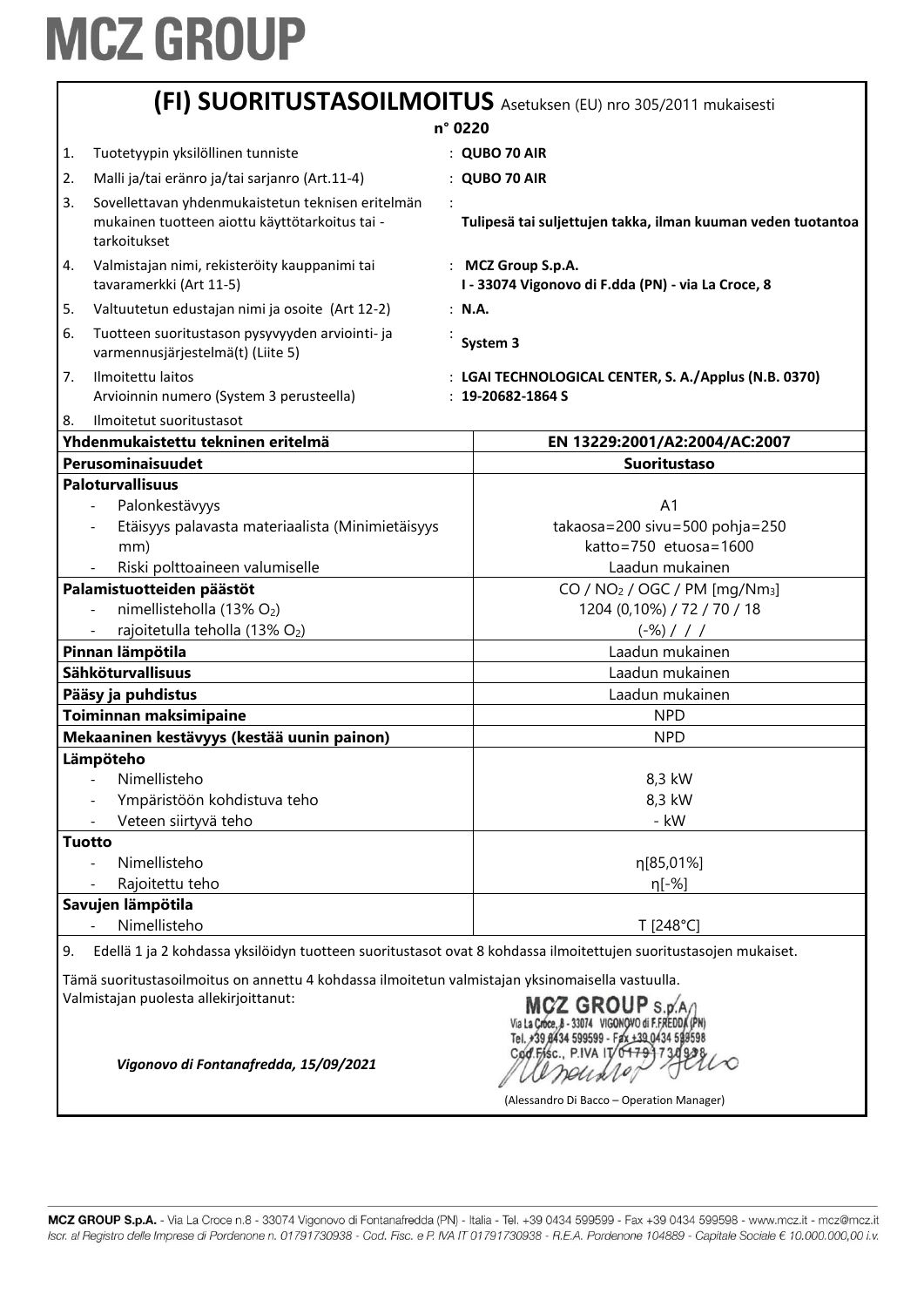|                                                                                         | (ET) TOIMIVUSDEKLARATSIOON Vastavalt määrusele (EL) nr 305/2011                                                                                                                                                                                                                                                                                                                    |                                                                                                                                                                                                                                                       |  |  |
|-----------------------------------------------------------------------------------------|------------------------------------------------------------------------------------------------------------------------------------------------------------------------------------------------------------------------------------------------------------------------------------------------------------------------------------------------------------------------------------|-------------------------------------------------------------------------------------------------------------------------------------------------------------------------------------------------------------------------------------------------------|--|--|
|                                                                                         | n° 0220                                                                                                                                                                                                                                                                                                                                                                            |                                                                                                                                                                                                                                                       |  |  |
| 1.                                                                                      | Tootetüübi kordumatu identifitseerimistunnus                                                                                                                                                                                                                                                                                                                                       | : QUBO 70 AIR                                                                                                                                                                                                                                         |  |  |
| 2.                                                                                      | Mudel ja/või partii nr ja/või seeria nr (Säte 11-4)                                                                                                                                                                                                                                                                                                                                | : QUBO 70 AIR                                                                                                                                                                                                                                         |  |  |
| 3.                                                                                      | Toote kasutusalad vastavalt kohaldatavale ühtlustatud<br>tehnilisele spetsifikatsioonile                                                                                                                                                                                                                                                                                           | Sisendseade või suletud kamin, sooja vee tootmiseta                                                                                                                                                                                                   |  |  |
| 4.                                                                                      | Tootja registreeritud nimetus või kaubamärk (Säte 11-<br>5)                                                                                                                                                                                                                                                                                                                        | : MCZ Group S.p.A.<br>I - 33074 Vigonovo di F.dda (PN) - via La Croce, 8                                                                                                                                                                              |  |  |
| 5.                                                                                      | Volitatud esindaja nimi ja aadress (Säte 12-2)                                                                                                                                                                                                                                                                                                                                     | : N.A.                                                                                                                                                                                                                                                |  |  |
| 6.                                                                                      | Toimivuse püsivuse hindamise ja kontrollimise<br>süsteem (Lisa 5)                                                                                                                                                                                                                                                                                                                  | System 3                                                                                                                                                                                                                                              |  |  |
| 7.                                                                                      | Teavitatud labor<br>Katseprotokolli number (System 3 põhjal)°                                                                                                                                                                                                                                                                                                                      | : LGAI TECHNOLOGICAL CENTER, S. A./Applus (N.B. 0370)<br>$: 19 - 20682 - 1864S$                                                                                                                                                                       |  |  |
| 8.                                                                                      | Toimivusdeklaratsioon                                                                                                                                                                                                                                                                                                                                                              |                                                                                                                                                                                                                                                       |  |  |
|                                                                                         | Ühtlustatud tehniline kirjeldus                                                                                                                                                                                                                                                                                                                                                    | EN 13229:2001/A2:2004/AC:2007                                                                                                                                                                                                                         |  |  |
|                                                                                         | Põhiomadused<br><b>Tuleohutus</b>                                                                                                                                                                                                                                                                                                                                                  | <b>Jõudlus</b>                                                                                                                                                                                                                                        |  |  |
|                                                                                         | Tulekindlus<br>Kaugus süttivatest materjalidest (Väikseim lubatud<br>kaugus (mm))<br>Küttematerjali väljumise oht<br>Põlemise heitkogused<br>nimivõimsusel (13% O2)<br>alandatud võimsusega (13% O2)<br>Pinna temperatuur<br><b>Elektriohutus</b><br>Juurdepääs ja puhastamine<br>Maksimaalne töörõhk<br>Mehaaniline tugevus (kamina toetamiseks)<br>Soojusjuhtivus<br>Nimivõimsus | A <sub>1</sub><br>taga=200 küljel=500 põhjal=250<br>lagi=750 ees=1600<br>Vastavuses<br>$CO / NO2 / OGC / PM [mq/Nm3]$<br>1204 (0,10%) / 72 / 70 / 18<br>$(-\%)$ / / /<br>Vastavuses<br>Vastavuses<br>Vastavuses<br><b>NPD</b><br><b>NPD</b><br>8,3 kW |  |  |
|                                                                                         | Väljundvõimsus kütmisel                                                                                                                                                                                                                                                                                                                                                            | 8,3 kW                                                                                                                                                                                                                                                |  |  |
|                                                                                         | Väljundvõimsus vee kütmisel<br><b>Võimsus</b><br>Nimivõimsus<br>Alandatud võimsus                                                                                                                                                                                                                                                                                                  | - kW<br>η[85,01%]<br>η[-%]                                                                                                                                                                                                                            |  |  |
|                                                                                         | Aurude temperatuur<br>Nimivõimsus                                                                                                                                                                                                                                                                                                                                                  | T [248°C]                                                                                                                                                                                                                                             |  |  |
| Toote toimivus punktides 1 ja 2 vastab punktis 8 deklareeritud toimivusele.<br>9.       |                                                                                                                                                                                                                                                                                                                                                                                    |                                                                                                                                                                                                                                                       |  |  |
| Käesolev toimivusdeklaratsioon on välja antud punktis 4 märgitud tootja ainuvastutusel. |                                                                                                                                                                                                                                                                                                                                                                                    |                                                                                                                                                                                                                                                       |  |  |
|                                                                                         | Allkirjastanud tootja nimel:<br>Vigonovo di Fontanafredda, 15/09/2021                                                                                                                                                                                                                                                                                                              | Z GROUP s.p.<br>(Alessandro Di Bacco - Operation Manager)                                                                                                                                                                                             |  |  |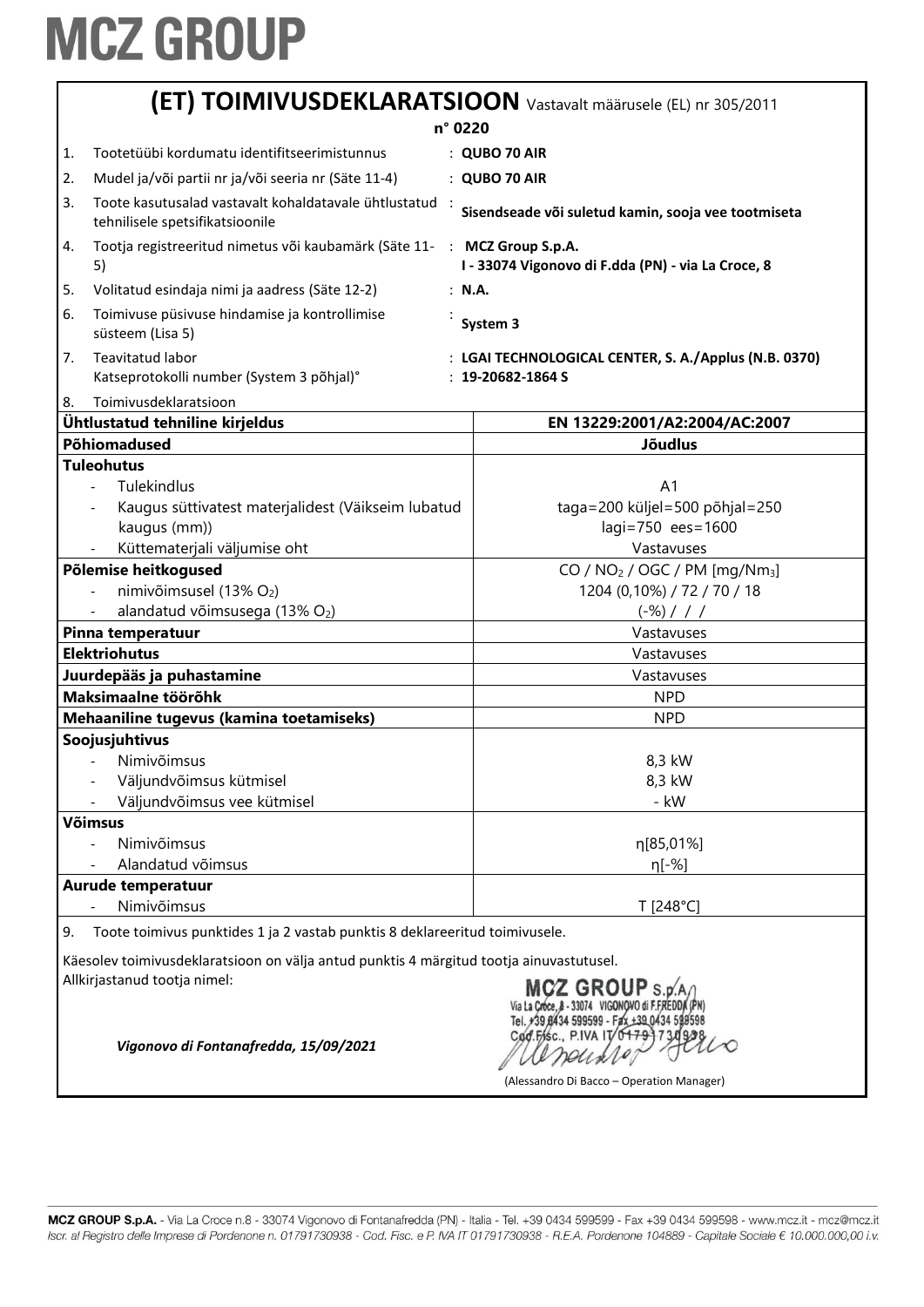|                                                                                                                                                     | (LV) EKSPLUATĀCIJAS ĪPAŠĪBU DEKLARĀCIJA Saskaņā ar regulu (EK) Nr. 305/2011                    |  |
|-----------------------------------------------------------------------------------------------------------------------------------------------------|------------------------------------------------------------------------------------------------|--|
|                                                                                                                                                     | n° 0220                                                                                        |  |
| Unikāls izstrādājuma tipa identifikācijas numurs<br>1.                                                                                              | : QUBO 70 AIR                                                                                  |  |
| Tipa, partijas vai sērijas numurs (11. panta 4. punkts)<br>2.                                                                                       | : QUBO 70 AIR                                                                                  |  |
| 3.<br>Izstrādājuma paredzētais izmantojums vai                                                                                                      |                                                                                                |  |
| izmantojumi saskaņā ar piemērojamo saskaņoto<br>tehnisko specifikāciju, kā paredzējis ražotājs                                                      | Ievietots vai slēgts kamīns, bez karstā ūdens ražošanas                                        |  |
| Ražotāja nosaukums, reģistrētais komercnosaukums<br>4.<br>vai reģistrētā preču zīme (11. panta 5. punkts)                                           | : MCZ Group S.p.A.<br>I - 33074 Vigonovo di F.dda (PN) - via La Croce, 8                       |  |
| 5.<br>Pilnvarotā pārstāvja nosaukums un adrese (12. panta<br>÷<br>2. punkts)                                                                        | N.A.                                                                                           |  |
| Ekspluatācijas īpašību noturības novērtējuma un<br>6.<br>pārbaudes sistēma (5. Pielikums)                                                           | System 3                                                                                       |  |
| 7.<br>Paziņotā laboratorija                                                                                                                         | : LGAI TECHNOLOGICAL CENTER, S. A./Applus (N.B. 0370)                                          |  |
| Testa ziņojuma numurs (saskaņā ar 3. sistēmu)                                                                                                       | $: 19-20682-1864S$                                                                             |  |
| 8.<br>Deklarētās ekspluatācijas īpašības                                                                                                            |                                                                                                |  |
| Saskaņotas tehniskās specifikācijas                                                                                                                 | EN 13229:2001/A2:2004/AC:2007                                                                  |  |
| Būtiskie raksturlielumi                                                                                                                             | Ekspluatācijas īpašības                                                                        |  |
| Ugunsdrošība                                                                                                                                        |                                                                                                |  |
| Izturība pret uguns iedarbību                                                                                                                       | A <sub>1</sub>                                                                                 |  |
| Degmateriāla attālums                                                                                                                               | aizmugure=200 platums=500 dziļums=250                                                          |  |
| (Minimālais attālums, mm)                                                                                                                           | griesti=750 priekšpuse=1600                                                                    |  |
| Degvielas izliešanas risk                                                                                                                           | Atbilstošs                                                                                     |  |
| Sadegšanas produktu emisijas<br>pie nominālās jaudas (13% O2)                                                                                       | CO / $NO2$ / OGC / PM [mg/Nm <sub>3</sub> ]<br>1204 (0,10%) / 72 / 70 / 18                     |  |
| pie nominālās jaudas (13% O2)                                                                                                                       | $(-\%)$ / / /                                                                                  |  |
| Virsmas temperatūra                                                                                                                                 | Atbilstošs                                                                                     |  |
| Elektriskās instalācijas drošība                                                                                                                    | Atbilstošs                                                                                     |  |
| Pieejamība un tīrīšana                                                                                                                              | Atbilstošs                                                                                     |  |
| Maksimālais darba spiediens                                                                                                                         | <b>NPD</b>                                                                                     |  |
| Mehāniskā izturība (kamīna atbalstīšanai)                                                                                                           | <b>NPD</b>                                                                                     |  |
| Termiskās ekspluatācijas īpašības                                                                                                                   |                                                                                                |  |
| Nominālā jauda                                                                                                                                      | 8,3 kW                                                                                         |  |
| Vides snieguma jauda                                                                                                                                | 8,3 kW                                                                                         |  |
| Ūdenim nodotā jauda                                                                                                                                 | - kW                                                                                           |  |
| <b>Sniegums</b>                                                                                                                                     |                                                                                                |  |
| Nominālā jauda                                                                                                                                      | η[85,01%]                                                                                      |  |
| Samazināta jauda                                                                                                                                    | η[-%]                                                                                          |  |
| Dūmgāzu temperatūra                                                                                                                                 |                                                                                                |  |
| Nominālā jauda                                                                                                                                      | T [248°C]                                                                                      |  |
| 1. un 2. punktā minētā produkta sniegums atbilst 8. punktā deklarētajām ekspluatācijas īpašībām.<br>9.                                              |                                                                                                |  |
| Par šo izdoto ekspluatācijas īpašību deklarāciju ir atbildīgs vienīgi 4. punktā norādītais ražotājs.<br>Parakstīts ražotāja vārdā:<br>MCZ GROUP S.D |                                                                                                |  |
| Vigonovo di Fontanafredda, 15/09/2021                                                                                                               | 599599 - Fax +39 0434 59<br>Cod.Fisc., P.IVA IT/0<br>(Alessandro Di Bacco - Operation Manager) |  |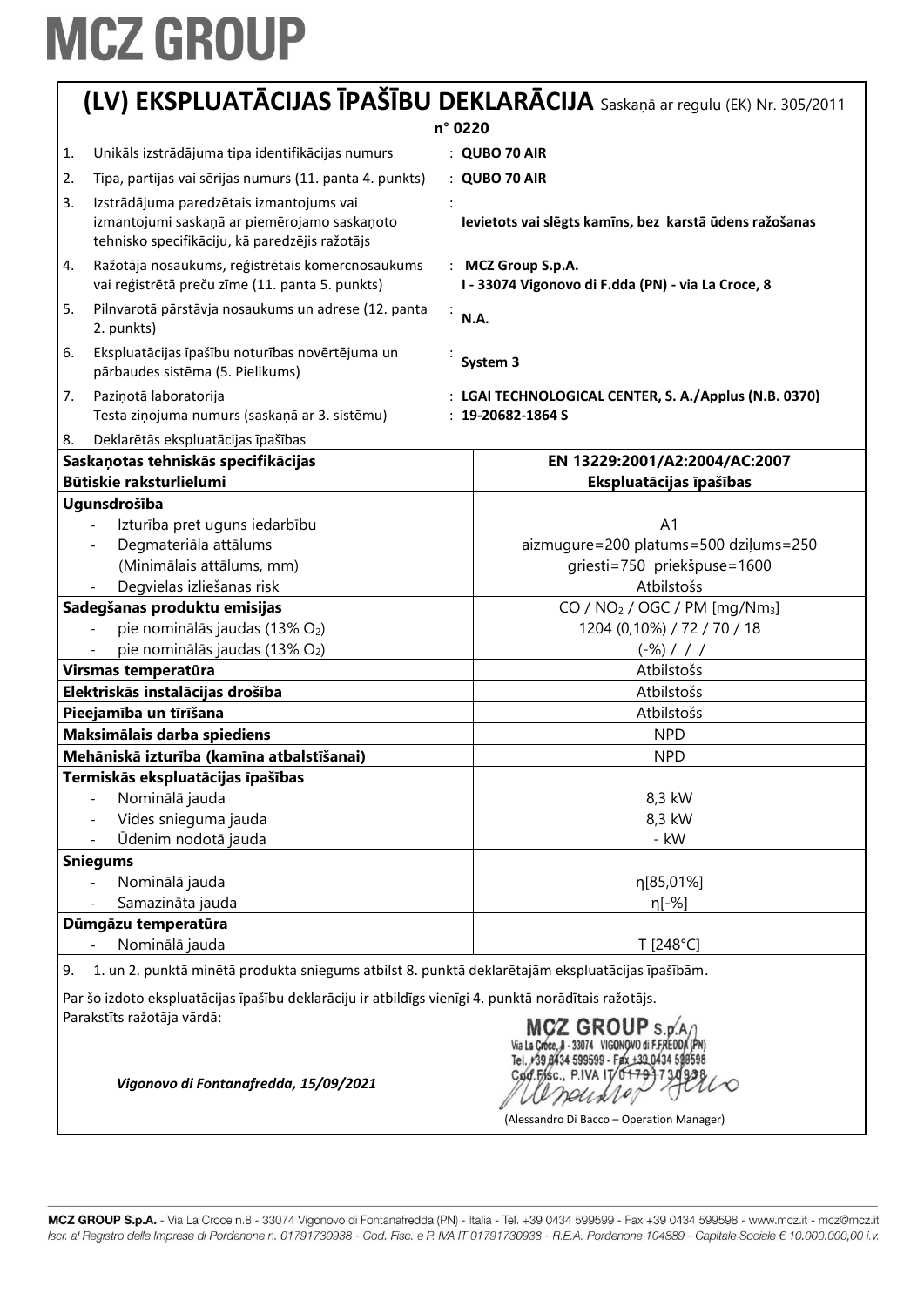|         |                                                                                                                                           |  | (LT) EKSPLOATACINIŲ SAVYBIŲ DEKLARACIJA Pagal Reglamentą (ES) 305/2011                          |
|---------|-------------------------------------------------------------------------------------------------------------------------------------------|--|-------------------------------------------------------------------------------------------------|
| n° 0220 |                                                                                                                                           |  |                                                                                                 |
| 1.      | Unikalus identifikacinis gaminio kodas ir tipas                                                                                           |  | : QUBO 70 AIR                                                                                   |
| 2.      | Modelis ir (arba) partijos nr. ir (arba) serijos nr. (11-4<br>straipsnis)                                                                 |  | QUBO 70 AIR                                                                                     |
| 3.      | Gaminio paskirtis pagal atitinkamas suderintas<br>technines specifikacijas                                                                |  | : Kamino įdėklas arba uždarytas židinys, be karšto vandens<br>gamybos funkcijos                 |
| 4.      | Gamintojo pavadinimas arba registruotas prekių<br>ženklas (11-5 straipsnis)                                                               |  | : MCZ Group S.p.A.<br>I - 33074 Vigonovo di F.dda (PN) - via La Croce, 8                        |
| 5.      | Siuntėjo pavadinimas ir adresas (12-2 straipsnis)                                                                                         |  | : N.A.                                                                                          |
| 6.      | Eksploatacinių savybių pastovumo vertinimo ir<br>tikrinimo sistema (5 priedas)                                                            |  | System 3                                                                                        |
| 7.      | Notifikuota laboratorija<br>Bandymy ataskaitos numeris (pagal "System 3")                                                                 |  | : LGAI TECHNOLOGICAL CENTER, S. A./Applus (N.B. 0370)<br>$: 19 - 20682 - 1864S$                 |
| 8.      | Deklaruotos eksploatacinės savybės                                                                                                        |  |                                                                                                 |
|         | Suderintos techninės specifikacijos                                                                                                       |  | EN 13229:2001/A2:2004/AC:2007                                                                   |
|         | Svarbiausios savybės                                                                                                                      |  | Eksploatacinės savybės                                                                          |
|         | Priešgaisrinė sauga<br>Atsparumas ugniai<br>Atstumas nuo mat. komb. (Minimalus atstukas<br>mm)<br>Galimas degalų nuotėkis                 |  | A <sub>1</sub><br>iš galo=200 iš šono=500 iš apačios=250<br>lubos=750 priekyje=1600<br>Atitinka |
|         | Degant išsiskiriančios dujos<br>esant vardinei galiai (13% O2)<br>esant sumažintai galiai (13% O2)                                        |  | $CO / NO2 / OGC / PM [mg/Nm3]$<br>1204 (0,10%) / 72 / 70 / 18<br>$(-\%) / / /$                  |
|         | Paviršiaus temperatūra                                                                                                                    |  | Atitinka                                                                                        |
|         | Elektros sauga                                                                                                                            |  | Atitinka                                                                                        |
|         | Prieiga ir valymas                                                                                                                        |  | Atitinka                                                                                        |
|         | Didžiausias veikimo slėgis                                                                                                                |  | <b>NPD</b>                                                                                      |
|         | Mechaninis atsparumas (išlaikantis kaminą)                                                                                                |  | <b>NPD</b>                                                                                      |
|         | Šiluminės savybės<br>Vardinė galia<br>aplinką išskiriamas energijos kiekis<br>vandenį išskiriamas energijso kiekis                        |  | 8,3 kW<br>8,3 kW<br>- kW                                                                        |
|         | <b>Našumas</b><br>Vardinė galia<br>Sumažinta galia                                                                                        |  | η[85,01%]<br>η[-%]                                                                              |
|         | Dūmų temperatūra                                                                                                                          |  |                                                                                                 |
|         | Vardinė galia                                                                                                                             |  | T [248°C]                                                                                       |
| 9.      | 1 ir 2 punkte minėtos gaminio eksploatacinės savybės atitinka 8 punkte deklaruotas eksploatacines savybes                                 |  |                                                                                                 |
|         | Ši eksploatacinių savybių deklaracija išduodama išimtinę atsakomybę prisiimant gamintojui, minėtam 4 punkte.<br>Gamintojo vardu pasirašė: |  | MCZ GROUP S.p.A/I                                                                               |

Via La Croce, 8 - 33074 VIGONOVO di FEREDDA (PN)<br>Tel. 739 8434 599599 - Fax +39 0434 599598<br>Cod. Fr. R. P. IVA IT 0+79 731928 arounder

(Alessandro Di Bacco – Operation Manager)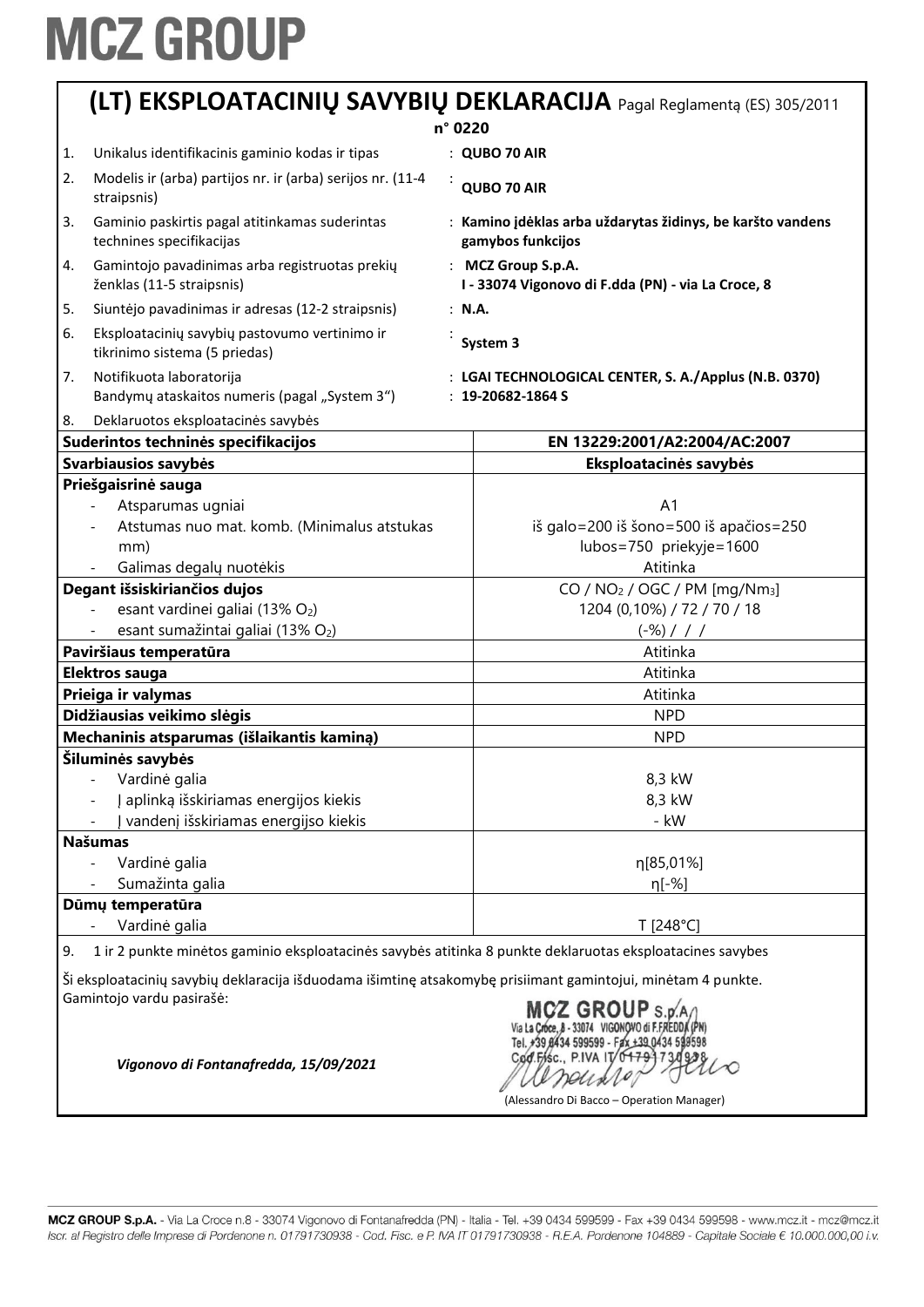|                                                                                                                                                                                                                                                                                                                |                                                                                                                        | n° 0220    |                                                                                   |
|----------------------------------------------------------------------------------------------------------------------------------------------------------------------------------------------------------------------------------------------------------------------------------------------------------------|------------------------------------------------------------------------------------------------------------------------|------------|-----------------------------------------------------------------------------------|
| 1.                                                                                                                                                                                                                                                                                                             | A termék típus egyedi azonosító kódja                                                                                  |            | : QUBO 70 AIR                                                                     |
| 2.                                                                                                                                                                                                                                                                                                             | Modell és/vagy tétel- és/vagy sorozatszám (11. cikk (4)<br>bekezdése)                                                  |            | QUBO 70 AIR                                                                       |
| 3.                                                                                                                                                                                                                                                                                                             | A terméknek a gyártó által meghatározott<br>rendeltetése az alkalmazandó harmonizált műszaki<br>előírással összhangban |            | Insert vagy zárt rendszerű kandalló a melegvíz-előállítás<br>lehetőségével nélkül |
| 4.                                                                                                                                                                                                                                                                                                             | A gyártó neve, bejegyzett kereskedelmi neve, illetve<br>bejegyzett védjegye (11. cikk (5) bekezdése)                   |            | : MCZ Group S.p.A.<br>I - 33074 Vigonovo di F.dda (PN) - via La Croce, 8          |
| 5.                                                                                                                                                                                                                                                                                                             | A meghatalmazott képviselő neve és értesítési címe<br>(12.cikk (2) bekezdése)                                          |            | N.A.                                                                              |
| 6.                                                                                                                                                                                                                                                                                                             | A termék teljesítménye állandóságának értékelésére<br>és ellenőrzésére vonatkozó rendszer (5. melléklet)               |            | System 3                                                                          |
| 7.                                                                                                                                                                                                                                                                                                             | Vizsgáló laboratórium<br>Vizsgálati jelentés hivatkozási száma (a 3-as rendszer<br>alapján)                            |            | : LGAI TECHNOLOGICAL CENTER, S. A./Applus (N.B. 0370)<br>$: 19 - 20682 - 1864S$   |
| 8.                                                                                                                                                                                                                                                                                                             | A nyilatkozat szerinti teljesítmény                                                                                    |            |                                                                                   |
|                                                                                                                                                                                                                                                                                                                | Harmonizált műszaki előírások                                                                                          |            | EN 13229:2001/A2:2004/AC:2007                                                     |
|                                                                                                                                                                                                                                                                                                                | Alapvető tulajdonságok<br>Tűzbiztonság                                                                                 |            | Teljesítmény                                                                      |
|                                                                                                                                                                                                                                                                                                                | Tűzállóság                                                                                                             |            | A <sub>1</sub>                                                                    |
|                                                                                                                                                                                                                                                                                                                | Éghető anyagoktól való távolság (Minimális                                                                             |            | hátoldal=200 oldal=500 aljzat=250                                                 |
|                                                                                                                                                                                                                                                                                                                | távolság, mm-ben)                                                                                                      |            | mennyezet=750 elöl=1600                                                           |
|                                                                                                                                                                                                                                                                                                                | Gyúlékony anyagok kibocsátásának kockázata                                                                             |            | Megfelel                                                                          |
| Égéstermékek kibocsátása                                                                                                                                                                                                                                                                                       |                                                                                                                        |            | CO / $NO2$ / OGC / PM [mg/Nm <sub>3</sub> ]                                       |
|                                                                                                                                                                                                                                                                                                                | névleges teljesítmény esetén (13% O2)                                                                                  |            | 1204 (0,10%) / 72 / 70 / 18                                                       |
|                                                                                                                                                                                                                                                                                                                | redukált teljesítmény esetén (13% O2)                                                                                  |            | $(-\%)$ / / /                                                                     |
| Felületi hőmérséklet                                                                                                                                                                                                                                                                                           |                                                                                                                        | Megfelel   |                                                                                   |
| Elektromos biztonság                                                                                                                                                                                                                                                                                           |                                                                                                                        | Megfelel   |                                                                                   |
| Hozzáférhetőség és tisztítás                                                                                                                                                                                                                                                                                   |                                                                                                                        | Megfelel   |                                                                                   |
| Maximális üzemi nyomás                                                                                                                                                                                                                                                                                         |                                                                                                                        | <b>NPD</b> |                                                                                   |
| Mechanikai teherbírás (a kémény alátámasztására)                                                                                                                                                                                                                                                               |                                                                                                                        | <b>NPD</b> |                                                                                   |
|                                                                                                                                                                                                                                                                                                                | Termikus teljesítmény                                                                                                  |            |                                                                                   |
|                                                                                                                                                                                                                                                                                                                | Névleges teljesítmény                                                                                                  |            | 8,3 kW                                                                            |
|                                                                                                                                                                                                                                                                                                                | Környezetnek átadott teljesítmény                                                                                      |            | 8,3 kW                                                                            |
|                                                                                                                                                                                                                                                                                                                | Víznek átadott teljesítmény                                                                                            |            | - kW                                                                              |
|                                                                                                                                                                                                                                                                                                                | <b>Hatásfok</b>                                                                                                        |            |                                                                                   |
|                                                                                                                                                                                                                                                                                                                | Névleges teljesítmény                                                                                                  |            | n[85,01%]                                                                         |
|                                                                                                                                                                                                                                                                                                                | Redukált teljesítmény                                                                                                  |            | η[-%]                                                                             |
|                                                                                                                                                                                                                                                                                                                | Füstgáz hőmérséklete                                                                                                   |            |                                                                                   |
|                                                                                                                                                                                                                                                                                                                | Névleges teljesítmény                                                                                                  |            | T [248°C]                                                                         |
| Az 1. és 2. pontban meghatározott termék teljesítménye megfelel a 8. pontban feltüntetett, nyilatkozat szerinti<br>l 9.<br>teljesítménynek.<br>E teljesítménynyilatkozat kiadásáért kizárólag a 4. pontban meghatározott gyártó a felelős.<br>A gyártó nevében és részéről aláíró személy:<br><b>MCZ GROUP</b> |                                                                                                                        |            |                                                                                   |
|                                                                                                                                                                                                                                                                                                                | Vigonovo di Fontanafredda, 15/09/2021                                                                                  |            | Cod.Fisc., P.IVA IT/04                                                            |

(Alessandro Di Bacco – Operation Manager)

MCZ GROUP S.p.A. - Via La Croce n.8 - 33074 Vigonovo di Fontanafredda (PN) - Italia - Tel. +39 0434 599599 - Fax +39 0434 599598 - www.mcz.it - mcz@mcz.it Iscr. al Registro delle Imprese di Pordenone n. 01791730938 - Cod. Fisc. e P. IVA IT 01791730938 - R.E.A. Pordenone 104889 - Capitale Sociale € 10.000.000,00 i.v.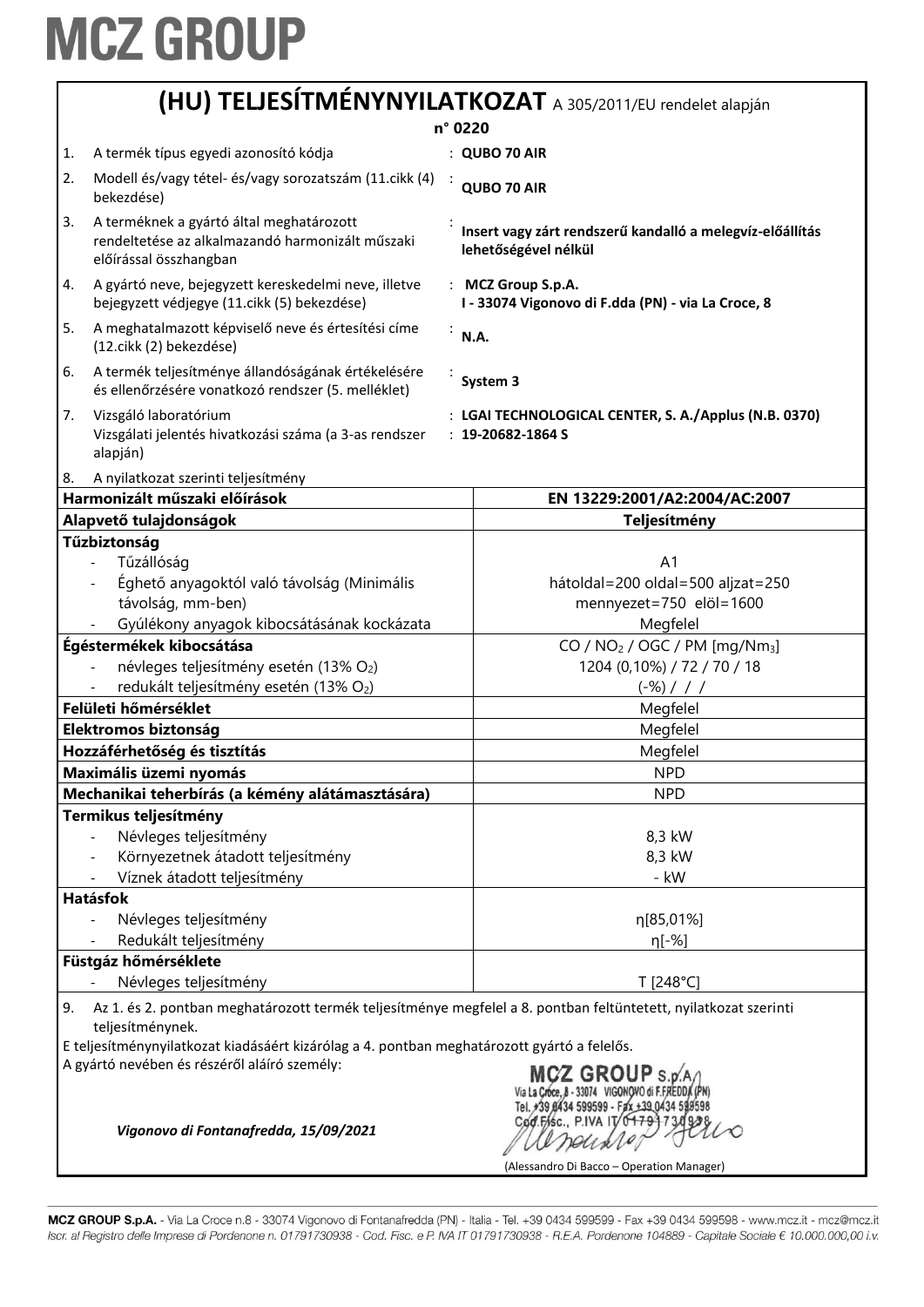| (RO) DECLARAȚIE DE PERFORMANȚĂ în baza regulamentului (UE) nr. 305/2011                                                                                          |                                                                                                                                                                        |                                                                                                                     |
|------------------------------------------------------------------------------------------------------------------------------------------------------------------|------------------------------------------------------------------------------------------------------------------------------------------------------------------------|---------------------------------------------------------------------------------------------------------------------|
|                                                                                                                                                                  |                                                                                                                                                                        | n° 0220                                                                                                             |
| 1.                                                                                                                                                               | Cod unic de identificare al produsului-tip                                                                                                                             | : QUBO 70 AIR                                                                                                       |
| 2.                                                                                                                                                               | Modelul şi/sau nr. lotului şi/sau nr. de serie (Art. 11-4)                                                                                                             | : QUBO 70 AIR                                                                                                       |
| 3.                                                                                                                                                               | Utilizări prevăzute ale produsului, în conformitate cu<br>specificația tehnică armonizată aplicabilă                                                                   | Inserție sau șemineu închis, fără producerea de apă caldă                                                           |
| 4.<br>5)                                                                                                                                                         | Numele sau marca înregistrată a fabricantului (Art. 11- : MCZ Group S.p.A.                                                                                             | I - 33074 Vigonovo di F.dda (PN) - via La Croce, 8                                                                  |
| 5.<br>2)                                                                                                                                                         | Numele și adresa reprezentantului autorizat (Art. 12-                                                                                                                  | N.A.                                                                                                                |
| 6.                                                                                                                                                               | Sistemul de evaluare și verificarea constanței<br>performanței (Anexa 5)                                                                                               | System 3                                                                                                            |
| Laborator notificat<br>7.<br>: LGAI TECHNOLOGICAL CENTER, S. A./Applus (N.B. 0370)<br>Numărul raportului de testare (în baza System 3)<br>$: 19 - 20682 - 1864S$ |                                                                                                                                                                        |                                                                                                                     |
| 8.                                                                                                                                                               | Performanțe declarate                                                                                                                                                  |                                                                                                                     |
|                                                                                                                                                                  | Specificația tehnică armonizată                                                                                                                                        | EN 13229:2001/A2:2004/AC:2007                                                                                       |
|                                                                                                                                                                  | Caracteristici esențiale                                                                                                                                               | Performanță                                                                                                         |
|                                                                                                                                                                  | Siguranța la foc                                                                                                                                                       |                                                                                                                     |
|                                                                                                                                                                  | Reacție la foc                                                                                                                                                         | A <sub>1</sub>                                                                                                      |
|                                                                                                                                                                  | Distanța față de mat. combustibil (Distanța                                                                                                                            | spate=200 lateral=500 fund=250                                                                                      |
|                                                                                                                                                                  | minimă, în mm)                                                                                                                                                         | $tavan = 750$ frontal = 1600                                                                                        |
|                                                                                                                                                                  | Risc de pierderi de combustibil                                                                                                                                        | Conform                                                                                                             |
|                                                                                                                                                                  | Emisiile produselor de combustie                                                                                                                                       | CO / $NO2$ / OGC / PM [mg/Nm <sub>3</sub> ]                                                                         |
|                                                                                                                                                                  | la putere nominală (13% O2)                                                                                                                                            | 1204 (0,10%) / 72 / 70 / 18                                                                                         |
|                                                                                                                                                                  | la putere redusă (13% O2)                                                                                                                                              | $(-\%)$ / / /                                                                                                       |
|                                                                                                                                                                  | Temperatura de suprafață                                                                                                                                               | Conform                                                                                                             |
|                                                                                                                                                                  | Siguranța electrică                                                                                                                                                    | Conform                                                                                                             |
|                                                                                                                                                                  | Accesibilitate și curățare                                                                                                                                             | Conform                                                                                                             |
|                                                                                                                                                                  | Presiune maximă de funcționare                                                                                                                                         | <b>NPD</b>                                                                                                          |
|                                                                                                                                                                  | Rezistența mecanică (pentru susținerea căminului)                                                                                                                      | <b>NPD</b>                                                                                                          |
|                                                                                                                                                                  | <b>Performante termice</b>                                                                                                                                             |                                                                                                                     |
|                                                                                                                                                                  | Puterea nominală                                                                                                                                                       | 8,3 kW                                                                                                              |
|                                                                                                                                                                  | Puterea transferată mediului                                                                                                                                           | 8,3 kW                                                                                                              |
|                                                                                                                                                                  | Puterea transferată apei                                                                                                                                               | - kW                                                                                                                |
|                                                                                                                                                                  | Rentabilitate                                                                                                                                                          |                                                                                                                     |
|                                                                                                                                                                  | Puterea nominală                                                                                                                                                       | η[85,01%]                                                                                                           |
|                                                                                                                                                                  | Puterea redusă                                                                                                                                                         | $n[-%]$                                                                                                             |
|                                                                                                                                                                  | Temperatura fumului                                                                                                                                                    |                                                                                                                     |
|                                                                                                                                                                  | Puterea nominală                                                                                                                                                       | T [248°C]                                                                                                           |
| 9.                                                                                                                                                               |                                                                                                                                                                        | Performanța produsului identificat la punctele 1 și 2 este în conformitate cu performanța declarată de la punctul 8 |
|                                                                                                                                                                  | Această declarație de performanță este emisă pe răspunderea exclusivă a fabricantului identificat la punctul 4.<br>Semnată pentru și în numele fabricantului de către: | $MCZ$ GROUP S.p.A/<br>Via La Croce, 8 - 33074 VIGONOVO di F.FREDDA (PN)                                             |

VIELE 1986, A - 33014 VIGORD 10 P. FREDERATED.<br>Cod. Fr. S.C., P. IVA IT 0 179 17 30 928

(Alessandro Di Bacco – Operation Manager)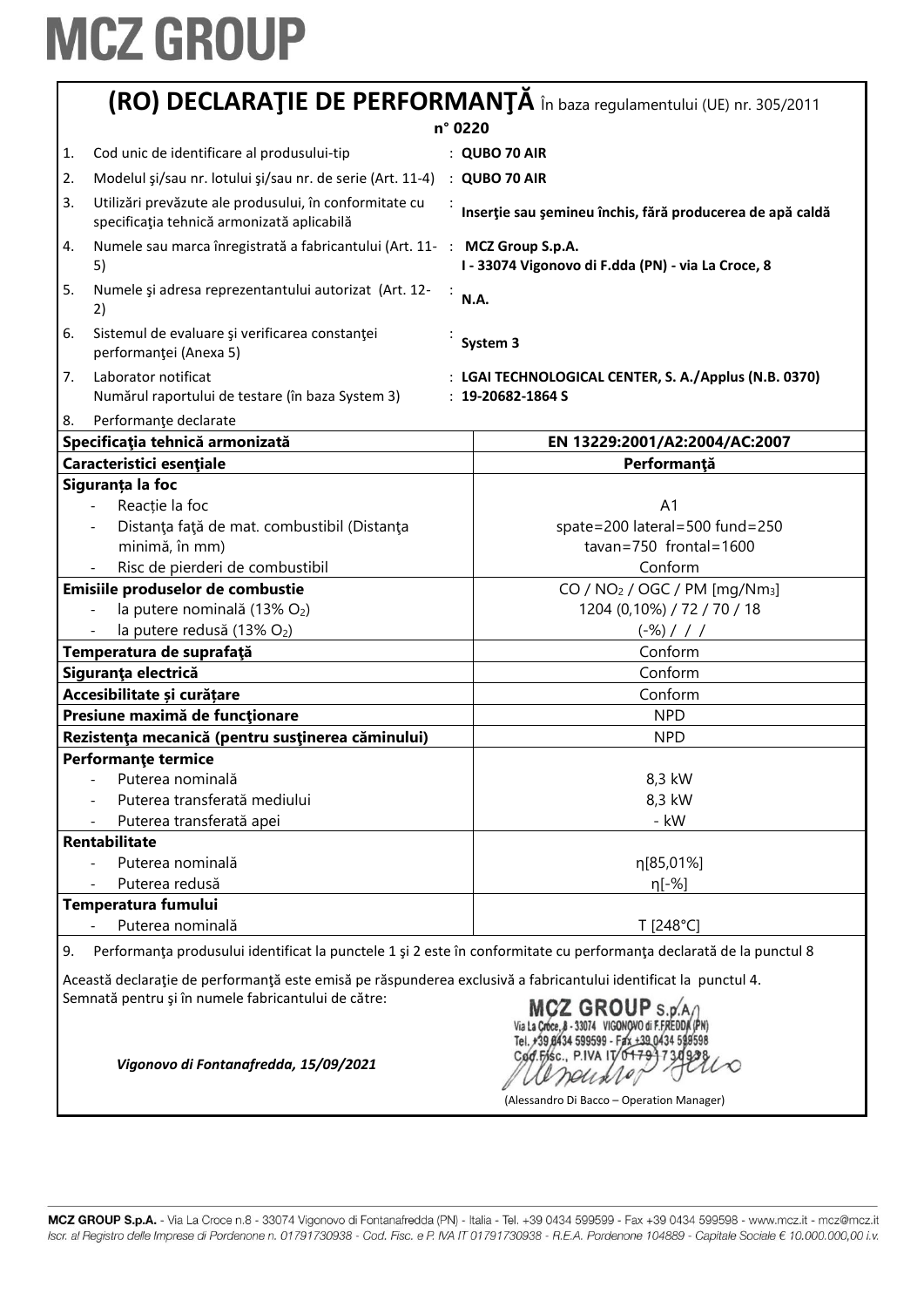|    |                                                                                                                                          | (BL) ДЕКЛАРАЦИЯ ЗА ЕКСПЛОАТАЦИОННИ ПОКАЗАТЕЛИ                                                                   |
|----|------------------------------------------------------------------------------------------------------------------------------------------|-----------------------------------------------------------------------------------------------------------------|
|    |                                                                                                                                          | съгласно Регламент (ЕС) №305/2011<br>n° 0220                                                                    |
| 1. | Уникален идентификационен код на типа продукт                                                                                            | : QUBO 70 AIR                                                                                                   |
| 2. | Модел и/или № на партида и/или сериен № (Чл.<br>$11-4)$                                                                                  | QUBO 70 AIR                                                                                                     |
| 3. | Предвидена употреба на продукта съгласно<br>съответната хармонизирана техническа<br>спецификация                                         | Камина за вграждане или затворена камина, без<br>производство на топла вода                                     |
| 4. | Име или регистрирана марка на производителя<br>(Чл. 11-5)                                                                                | : MCZ Group S.p.A.<br>I - 33074 Vigonovo di F.dda (PN) - via La Croce, 8                                        |
| 5. | Име и адрес на упълномощения представител (Чл.<br>$12-2)$                                                                                | N.A.                                                                                                            |
| 6. | Система за оценяване и проверка на постоянството<br>на експлоатационните показатели (Приложение 5)                                       | System 3                                                                                                        |
| 7. | Нотифицирана лаборатория<br>Номер на доклада от изпитването                                                                              | : LGAI TECHNOLOGICAL CENTER, S. A./Applus (N.B. 0370)<br>$: 19-20682-1864S$                                     |
| 8. | Декларирани експлоатационни показатели                                                                                                   |                                                                                                                 |
|    | Хармонизирана техническа спецификация                                                                                                    | EN 13229:2001/A2:2004/AC:2007                                                                                   |
|    | Съществени характеристики                                                                                                                | Експлоатационен показател                                                                                       |
|    | пожарна безопасност                                                                                                                      |                                                                                                                 |
|    | Устойчивост на огън                                                                                                                      | A <sub>1</sub><br>задна страна=200 странично=500 дъно=250                                                       |
|    | Разстояние от горящия материал (Минимално<br>разстояние, в mm)                                                                           | таван=750 предна част=1600                                                                                      |
|    | Риск от изтичане на гориво                                                                                                               | Съответства                                                                                                     |
|    | Емисии на продукти от горенето                                                                                                           | CO / NO <sub>2</sub> / OGC / PM [mg/Nm <sub>3</sub> ]                                                           |
|    | при номинална мощност (13% О2)                                                                                                           | 1204 (0,10%) / 72 / 70 / 18                                                                                     |
|    | при намалена мощност (13% О2)                                                                                                            | $(-\%)$ / / /                                                                                                   |
|    | Повърхностна температура                                                                                                                 | Съответства                                                                                                     |
|    | Електрическа безопасност                                                                                                                 | Съответства                                                                                                     |
|    | Достъп и почистване                                                                                                                      | Съответства                                                                                                     |
|    | Максимално работно налягане                                                                                                              | <b>NPD</b>                                                                                                      |
|    | Механична якост (за поддържане на камината)                                                                                              | <b>NPD</b>                                                                                                      |
|    | Топлинни експлоатационни показатели                                                                                                      |                                                                                                                 |
|    | Номинална мощност                                                                                                                        | 8,3 kW                                                                                                          |
|    | Мощност, отдавана в околната среда                                                                                                       | 8,3 kW                                                                                                          |
|    | Мощност, отдавана на водата                                                                                                              | - kW                                                                                                            |
|    | Производителност                                                                                                                         |                                                                                                                 |
|    | Номинална мощност                                                                                                                        | η[85,01%]                                                                                                       |
|    | Намалена мощност                                                                                                                         | η[-%]                                                                                                           |
|    | Температура на димните газове                                                                                                            |                                                                                                                 |
|    | Номинална мощност                                                                                                                        | T [248°C]                                                                                                       |
| 9. | Експлоатационните показатели за продукта, посочени в точки 1 и 2, съответстват на експлоатационните<br>показатели, декларирани в точка 8 |                                                                                                                 |
|    |                                                                                                                                          | Настоящата декларация за експлоатационни показатели се издава изцяло на отговорността на производителя, посочен |
|    | в точка 4.<br>Подписано за и от името на производителя от:<br>Vigonovo di Fontanafredda, 15/09/2021                                      | +39 8434 599599 - Fax +39 0434<br>Cod.Fisc., P.IVA IT                                                           |
|    |                                                                                                                                          | (Alessandro Di Bacco - Operation Manager)                                                                       |

MCZ GROUP S.p.A. - Via La Croce n.8 - 33074 Vigonovo di Fontanafredda (PN) - Italia - Tel. +39 0434 599599 - Fax +39 0434 599598 - www.mcz.it - mcz@mcz.it Iscr. al Registro delle Imprese di Pordenone n. 01791730938 - Cod. Fisc. e P. IVA IT 01791730938 - R.E.A. Pordenone 104889 - Capitale Sociale € 10.000.000,00 i.v.